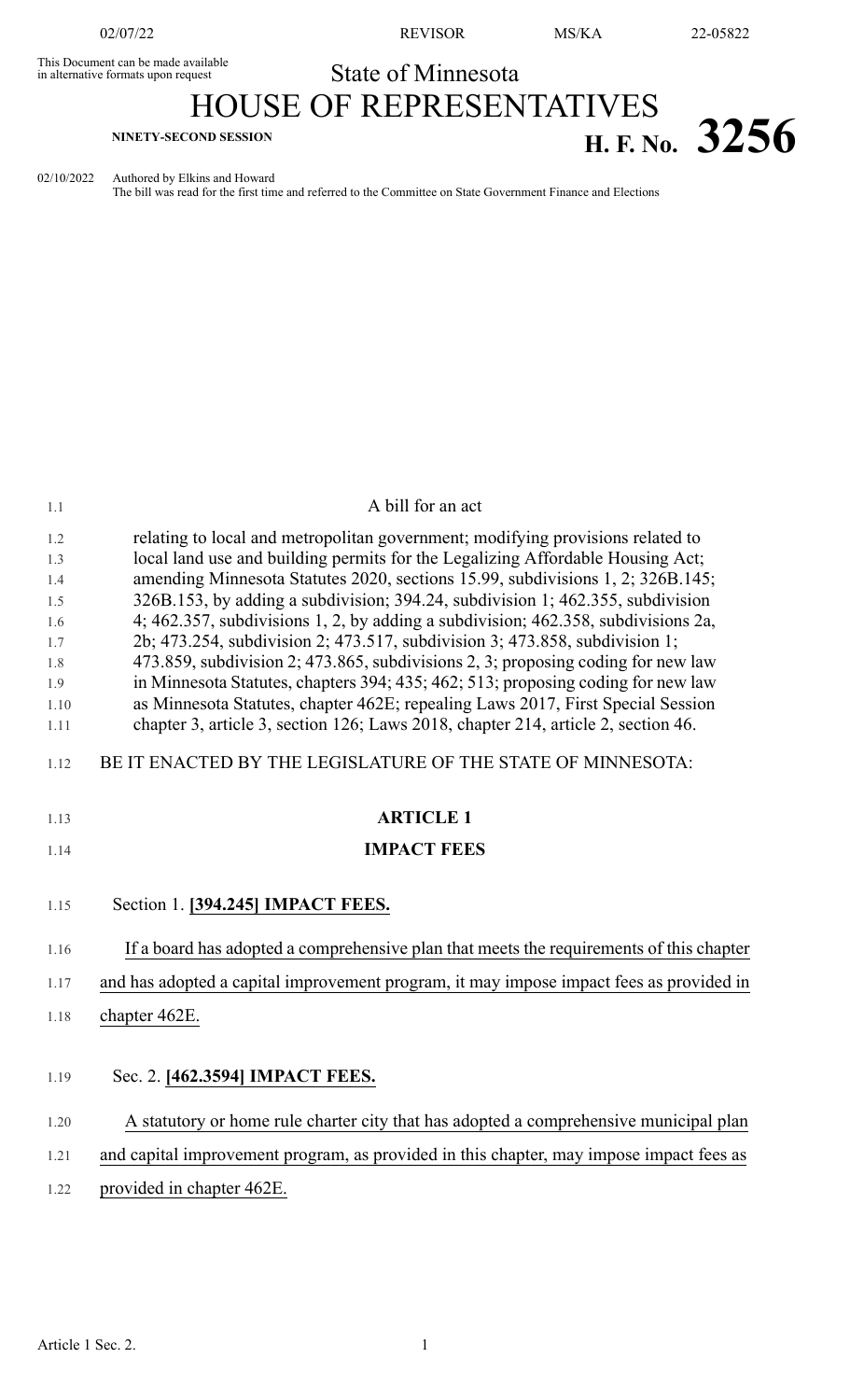| 2.1  | Sec. 3. [462E.01] IMPACT FEES; DEFINITIONS.                                              |
|------|------------------------------------------------------------------------------------------|
| 2.2  | Subdivision 1. Application. For the purposes of this chapter, the following terms have   |
| 2.3  | the meanings given.                                                                      |
| 2.4  | Subd. 2. Applicable planning law. "Applicable planning law" means chapter 394 for        |
| 2.5  | counties and sections 462.351 to 462.364 for statutory and home rule charter cities and  |
| 2.6  | towns.                                                                                   |
| 2.7  | Subd. 3. Impact fee. "Impact fee" means a fee imposed on a new development by a          |
| 2.8  | local government, pursuant to an ordinance, to pay for capital improvements necessitated |
| 2.9  | by the new development that will primarily benefit the new development.                  |
| 2.10 | Subd. 4. Local government. "Local government" means a statutory or home rule charter     |
| 2.11 | city, town, or county.                                                                   |
| 2.12 | Subd. 5. Metropolitan area. "Metropolitan area" has the meaning given in section         |
| 2.13 | 473.121, subdivision 2.                                                                  |
| 2.14 | Sec. 4. [462E.02] AUTHORITY.                                                             |
| 2.15 | A local government may impose impact fees by ordinance as provided for by other law.     |
| 2.16 | Sec. 5. [462E.03] PERMITTED USES.                                                        |
| 2.17 | (a) A local ordinance shall specify the purposes for which impact fees may be imposed    |
| 2.18 | on a new development. A local ordinance may provide for fees to be imposed for any of    |
| 2.19 | the following purposes:                                                                  |
| 2.20 | (1) transportation infrastructure, including public transit;                             |
| 2.21 | (2) water supply production and distribution;                                            |
| 2.22 | (3) wastewater collection and treatment facilities;                                      |
| 2.23 | (4) school facilities;                                                                   |
| 2.24 | (5) parks, open space, and recreation facilities;                                        |
| 2.25 | (6) public safety facilities, including but not limited to police, fire, and emergency   |
| 2.26 | medical and rescue facilities;                                                           |
| 2.27 | (7) stormwater control and treatment;                                                    |
| 2.28 | (8) solid waste collection and disposal; and                                             |
| 2.29 | $(9)$ lighting.                                                                          |

Article 1 Sec. 5. 2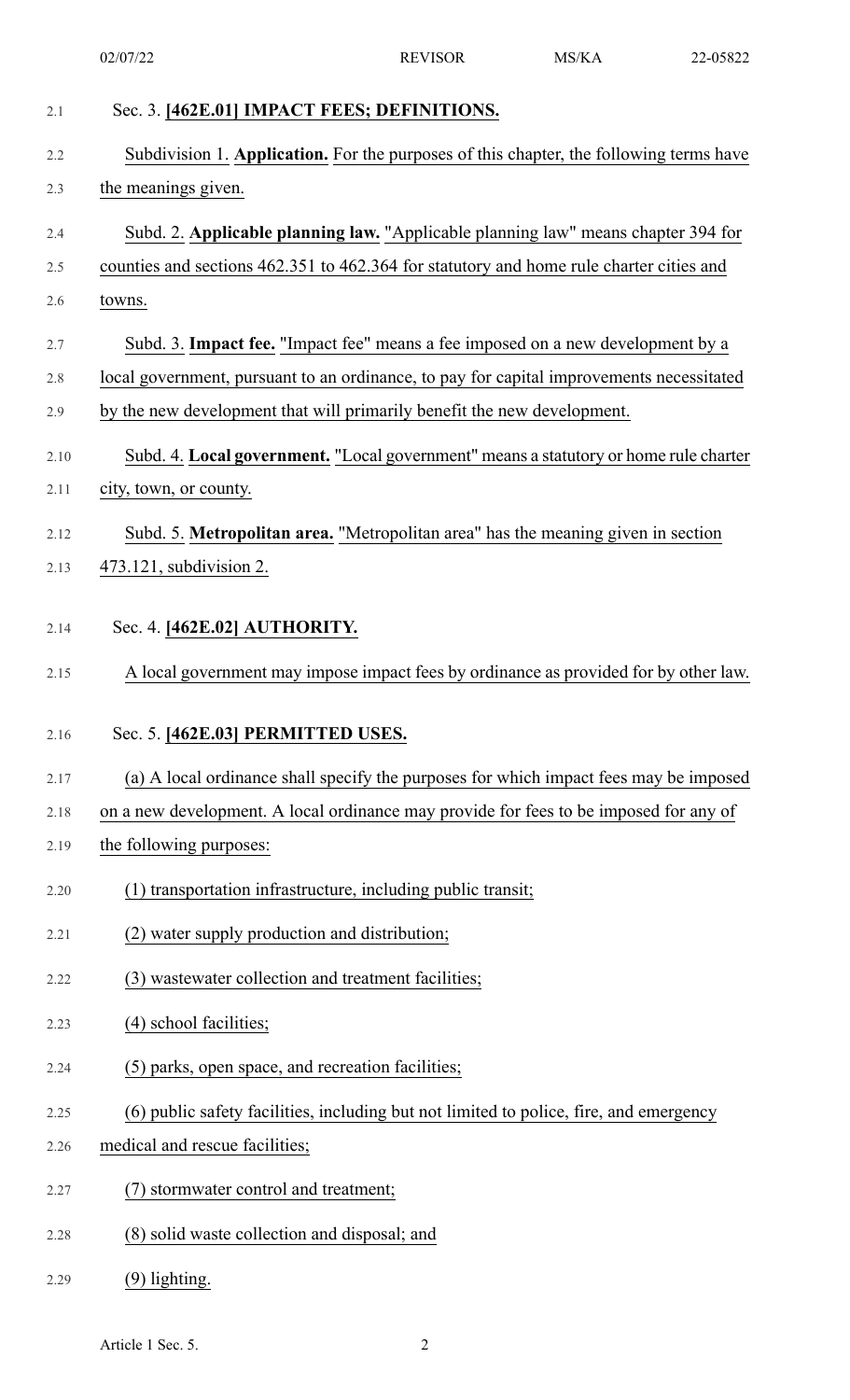3.1 (b) Any project which falls under one or more purposes under paragraph (a) must be 3.2 described in the local government's approved comprehensive plan and capital improvement 3.3 plan. The capital improvement plan must also provide the estimated cost of the project. 3.4 Sec. 6. **[462E.04] FORMULA; CONTRIBUTIONS.** 3.5 A local impact fee ordinance must specify the formula by which fees will be imposed. 3.6 The formula must result in fee amounts that are just and equitable. The formula may include 3.7 in the costs to be recovered the local government's administrative, legal, and other expenses 3.8 related to the impact fees. The formula for determining impact fees for a particular 3.9 development must provide for credits off-setting part or all of the fees that reflect what the 3.10 new development may have contributed in the form of taxes, other fees, dedications, or 3.11 other contributions toward the improvement for which the impact fees are imposed. 3.12 Sec. 7. **[462E.05] ADVISORY COMMITTEE.** 3.13 A local government that determines to use impact fees must establish an impact fee 3.14 advisory committee made up of representatives of affected interests to assist in the 3.15 development of the ordinance. 3.16 Sec. 8. **[462E.06] EXEMPTIONS.** 3.17 An impact fee ordinance may provide exemptions from the impact fees for projects 3.18 providing low- and moderate-income housing if the need for such housing is identified in 3.19 the comprehensive plan. 3.20 Sec. 9. **[462E.07] SEGREGATION OF FEES; REFUND.** 3.21 (a) Revenues from impact fees must be placed in a separate account and used only for 3.22 projects that meet the criteria of section 462E.03. 3.23 (b) A local government may accumulate impact fees for up to six years. The ordinance 3.24 may provide for a onetime extension for five additional years. Fees not used in the time 3.25 required must be refunded to the current owners of the property on which the fees were 3.26 imposed in proportion to the amount paid. 3.27 Sec. 10. **[462E.08] NOTICE; RECORDING.** 3.28 All impact fees paid or due shall be recorded and a purchaser of real property shall be 3.29 notified of any impact fees paid or due.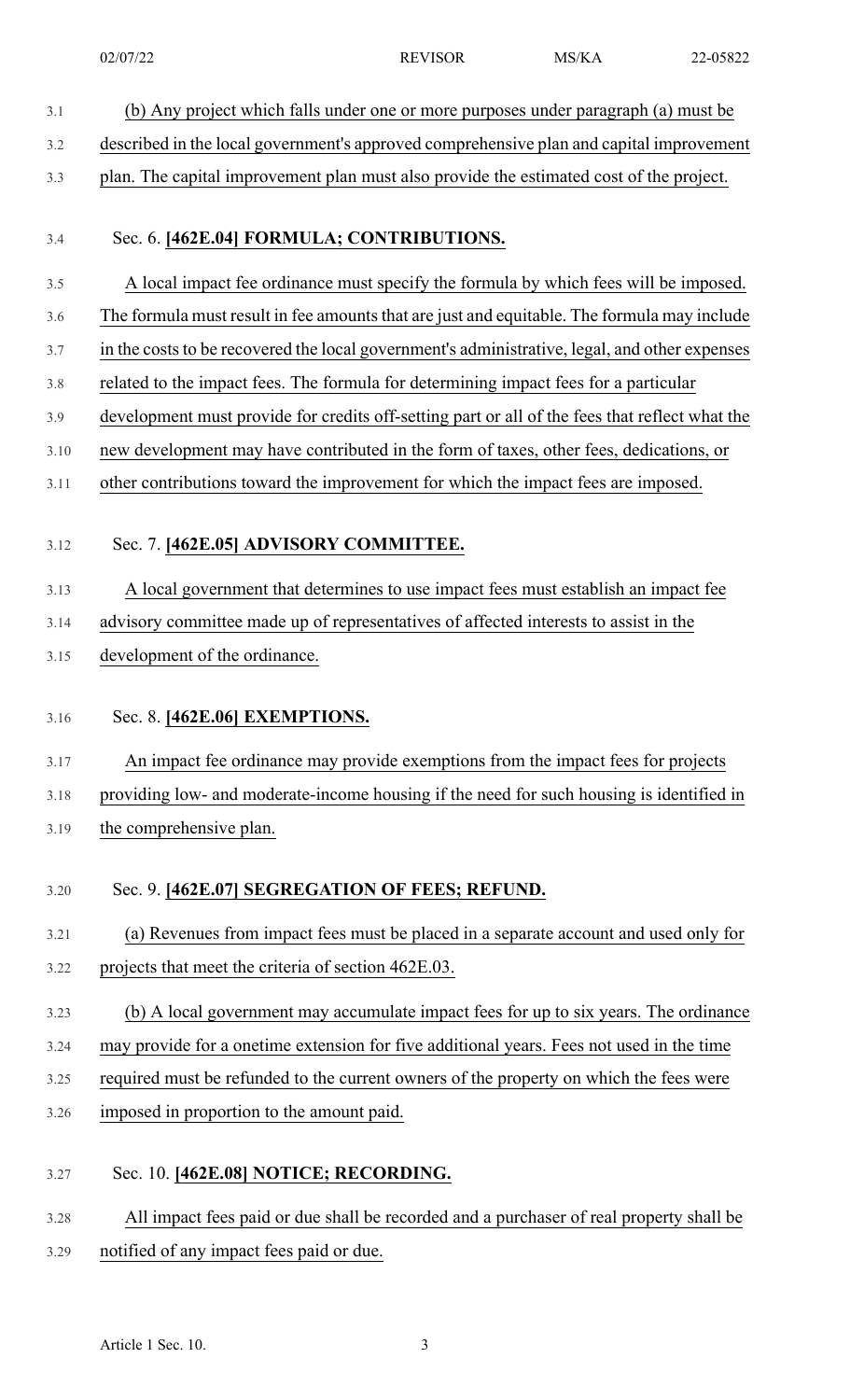| 4.1  | Sec. 11. [462E.09] MODEL IMPACT FEE ORDINANCE.                                                 |
|------|------------------------------------------------------------------------------------------------|
| 4.2  | The League of Minnesota Cities, in collaboration with other stakeholders, including but        |
| 4.3  | not limited to the Minnesota Chapter of the American Planning Association, the City            |
| 4.4  | Engineers Association of Minnesota, and Housing First, shall develop a model impact fee        |
| 4.5  | ordinance for local governments on or before December 31, 2022.                                |
| 4.6  | <b>ARTICLE 2</b>                                                                               |
| 4.7  | <b>MUNICIPAL STREET IMPROVEMENT DISTRICTS</b>                                                  |
|      |                                                                                                |
| 4.8  | Section 1. [435.39] MUNICIPAL STREET IMPROVEMENT DISTRICTS.                                    |
| 4.9  | Subdivision 1. Definitions. (a) For the purposes of this section, the following terms have     |
| 4.10 | the meanings given.                                                                            |
| 4.11 | (b) "Governing body" means the city council of a municipality.                                 |
| 4.12 | (c) "Improvements" means construction, reconstruction, and facility upgrades including:        |
| 4.13 | right-of-way acquisition; paving; curbs and gutters; bridges and culverts and their repair;    |
| 4.14 | milling; overlaying; drainage and storm sewers; excavation; base work; subgrade corrections;   |
| 4.15 | street lighting; traffic signals; signage; sidewalks; pavement markings; boulevard and         |
| 4.16 | easement restoration; impact mitigation; connection and reconnection of utilities; turn lanes; |
| 4.17 | medians; street and alley returns; retaining walls; fences; lane additions; and fixed transit  |
| 4.18 | infrastructure, trails, or pathways. Fixed transit infrastructure does not include commuter    |
| 4.19 | rail rolling stock, light rail vehicles, or transit way buses; capital costs for park-and-ride |
| 4.20 | facilities; feasibility studies, planning, alternative analyses, environmental studies,        |
| 4.21 | engineering, or construction of transitways; or operating assistance for transitways.          |
| 4.22 | (d) "Maintenance" means striping, seal coating, crack sealing, pavement repair, sidewalk       |
| 4.23 | maintenance, signal maintenance, street light maintenance, and signage.                        |
| 4.24 | (e) "Municipal street" means a street, alley, or public way in which the municipality is       |
| 4.25 | the road authority.                                                                            |
| 4.26 | "Municipality" means a home rule charter or statutory city.<br>(f)                             |
| 4.27 | (g) "Street improvement district" or "district" means a geographic area designated by a        |
| 4.28 | municipality and located within the municipality within which a municipality may undertake     |
| 4.29 | and finance street improvements and maintenance according to this section.                     |
| 4.30 | (h) "Unimproved parcel" means a parcel of land that is not improved by construction of         |
| 4.31 | an authorized structure or contains a structure that has not previously been occupied, and     |
| 4.32 | abuts an:                                                                                      |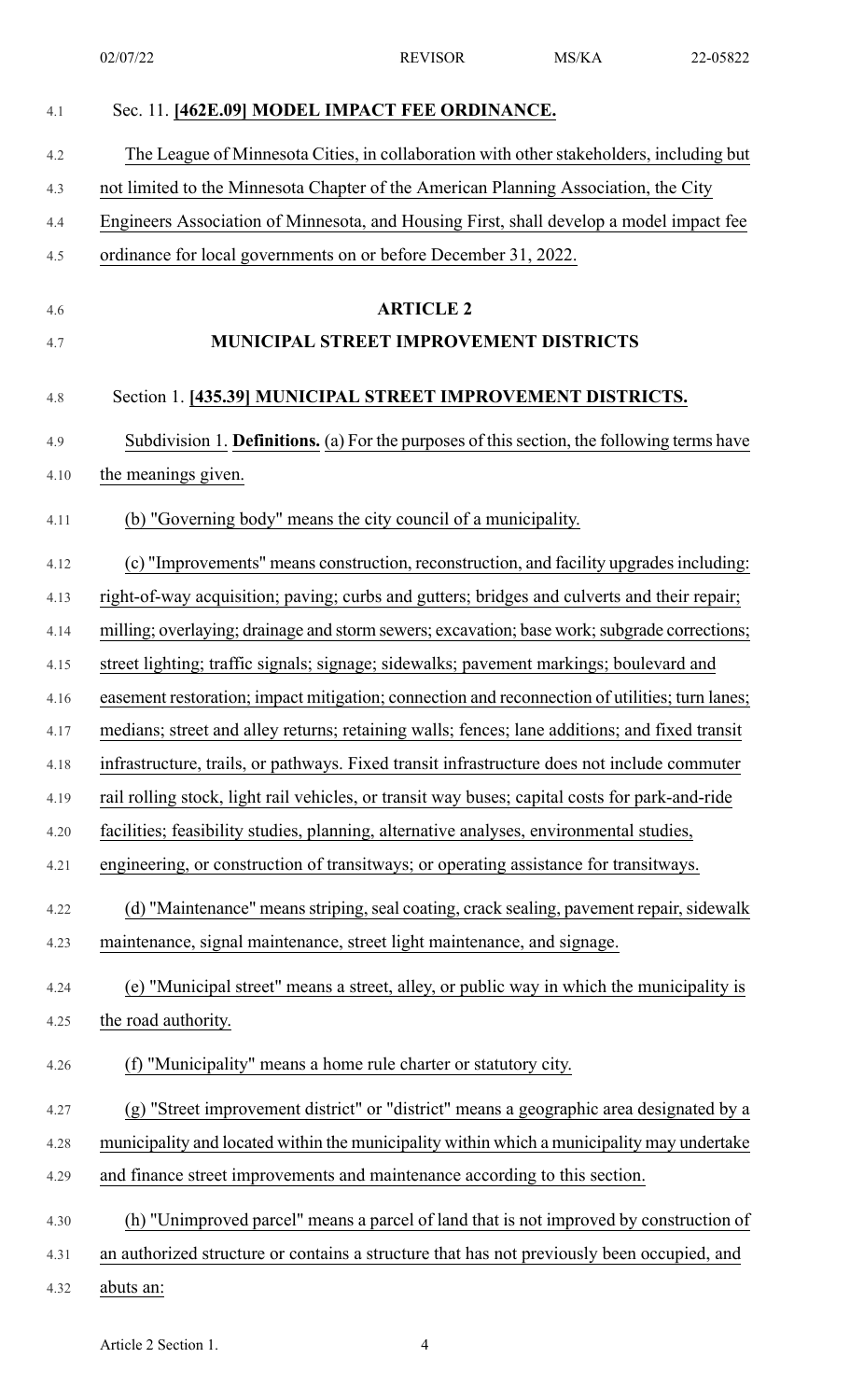| 5.1  | (1) unimproved municipal street and that is not served by municipal sewer or water               |
|------|--------------------------------------------------------------------------------------------------|
| 5.2  | utilities; or                                                                                    |
| 5.3  | (2) improved municipal street and that is served by municipal sewer or water utilities.          |
| 5.4  | Subd. 2. Authorization. To pay for street improvements and maintenance, a municipality           |
| 5.5  | may, by ordinance, impose a street improvement fee. The fee amount must be just and              |
| 5.6  | equitable. The municipality must adopt the ordinance after providing public notice and           |
| 5.7  | holding a public hearing pursuant to subdivision 5.                                              |
| 5.8  | Subd. 3. Street improvement fee. Except as provided in subdivision 10, a municipality            |
| 5.9  | must apportion street improvement fees to all of the developed parcels located in the district.  |
| 5.10 | A street improvement district must not include any property already located in another street    |
| 5.11 | improvement district.                                                                            |
| 5.12 | Subd. 4. Apportionment. (a) All or part of the costs of municipal street improvements            |
| 5.13 | and maintenance must be apportioned to all developed parcels or developed tracts of land         |
| 5.14 | located in the established street improvement district on the basis of each developed parcel's   |
| 5.15 | or tract's relative share of the vehicular trips to and from all developed parcels and tracts in |
| 5.16 | the street improvement district during the preceding calendar quarter, as estimated from a       |
| 5.17 | representative sample of actual trip data compiled from a source which has been certified        |
| 5.18 | as suitable for this purpose by the commissioner of transportation                               |
| 5.19 | (b) Parcels zoned for low-density residential development in a street improvement district       |
| 5.20 | must be assessed on the basis of the average number of trips for all parcels zoned for           |
| 5.21 | low-density residential development within the district.                                         |
| 5.22 | Subd. 5. Adoption of plan; notice and hearing. (a) Before establishing a municipal               |
| 5.23 | street improvement district or authorizing a street improvement fee, a municipality must         |
| 5.24 | propose and adopt a street improvement plan that identifies the location of the municipal        |
| 5.25 | street improvement district and identifies and estimates the costs of the proposed               |
| 5.26 | improvements during the proposed period of collection of municipal street improvement            |
| 5.27 | fees, which must be for a period of at least five years and no more than 20 years.               |
| 5.28 | (b) Notice of a public hearing on the proposed plan must be given by mail to all affected        |
| 5.29 | landowners at least 30 days before the hearing and must be posted in a public place for at       |
| 5.30 | least 30 days before the hearing. The notice shall include the time and place of the hearing,    |
| 5.31 | a map showing the boundaries of the proposed district, and a statement that all persons          |
| 5.32 | owning property in the proposed district that would be subject to a service charge will be       |
| 5.33 | given the opportunity to be heard at the hearing.                                                |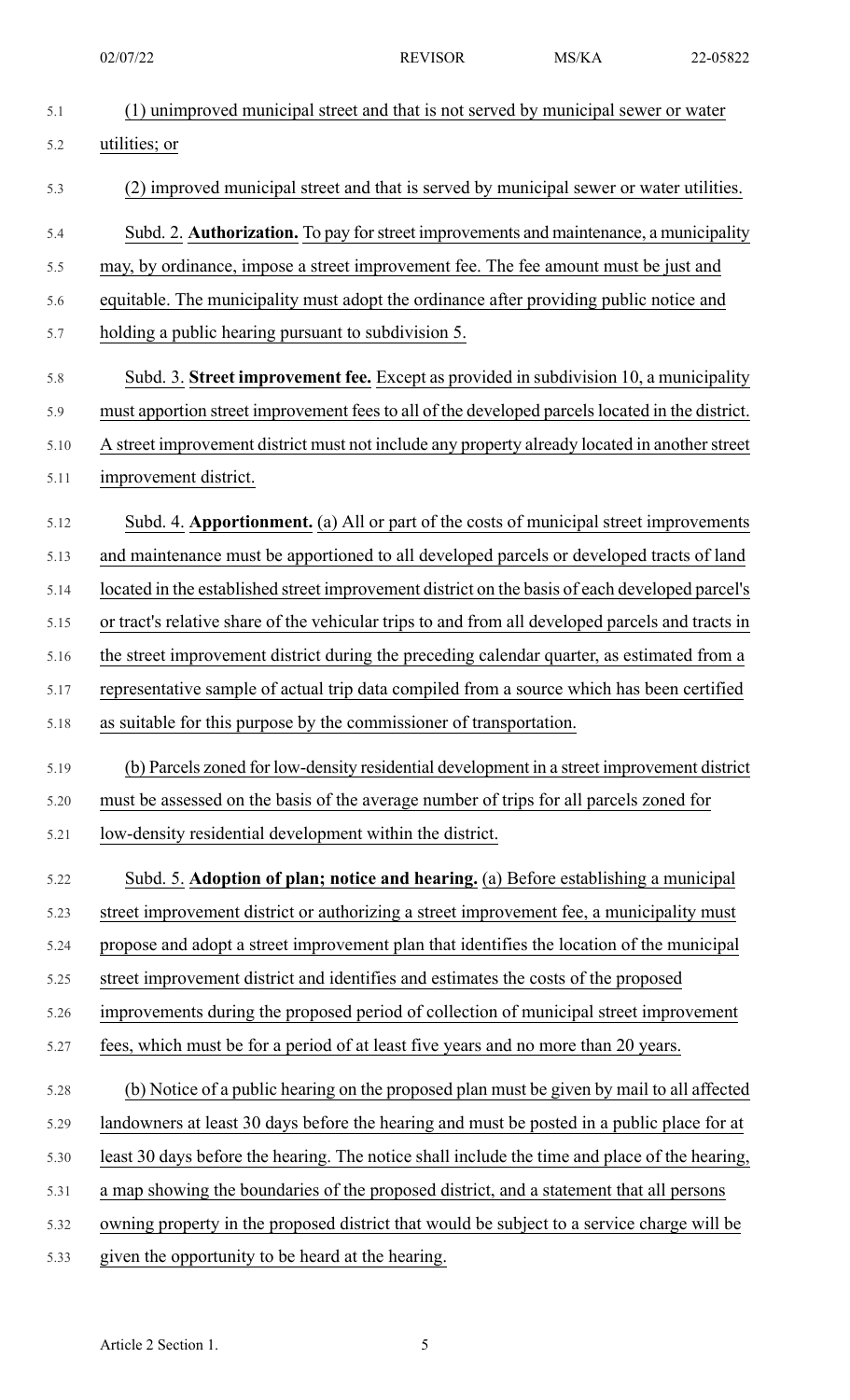| 6.1  | (c) At the public hearing, the governing body must present the plan and all affected            |
|------|-------------------------------------------------------------------------------------------------|
| 6.2  | landowners in attendance must have the opportunity to comment before the governing body         |
| 6.3  | considers adoption of the plan.                                                                 |
| 6.4  | (d) The proposed improvements included in the street improvement plan must be included          |
| 6.5  | in the transportation element of the municipality's approved comprehensive plan and capital     |
| 6.6  | improvement program.                                                                            |
| 6.7  | Subd. 6. Use of fees. Revenues from street improvement fees must be placed in a separate        |
| 6.8  | account and used only for projects located within the district and identified in the municipal  |
| 6.9  | street improvement plan.                                                                        |
| 6.10 | Subd. 7. Collection; up to 20 years. (a) An ordinance adopted under this section must           |
| 6.11 | provide for billing and payment of the fee on a monthly, quarterly, or other basis as directed  |
| 6.12 | by the governing body. The governing body may collect municipal street improvement fees         |
| 6.13 | within a street improvement district for no more than 20 years.                                 |
| 6.14 | (b) As of October 15 of each year, fees that have remained unpaid for at least 30 days          |
| 6.15 | may be certified to the county auditor for collection as a special assessment payable in the    |
| 6.16 | following calendar year against the affected property.                                          |
| 6.17 | Subd. 8. Not exclusive means of financing improvements. The use of a municipal                  |
| 6.18 | street improvement fee by a municipality does not restrict the municipality from imposing       |
| 6.19 | other measures authorized by statute or by home rule charter to pay the costs of local street   |
| 6.20 | improvements or maintenance, except that a municipality must not impose special                 |
| 6.21 | assessments for projects funded with street improvement fees.                                   |
| 6.22 | Subd. 9. Unimproved parcels; fees. A municipality may not impose a street improvement           |
| 6.23 | fee on any unimproved parcel located within an established street improvement district until    |
| 6.24 | at least three years after the date of substantial completion of the paving of the previous     |
| 6.25 | unimproved municipal street, or the date which a structure is built and first occupied pursuant |
| 6.26 | to a certificate of occupancy, whichever is later.                                              |
| 6.27 | Subd. 10. Institutions of public charity. A municipality may not impose a street                |
| 6.28 | improvement fee on any parcel owned by an institution of public charity as defined in section   |
| 6.29 | 272.02, subdivision 7.                                                                          |
| 6.30 | Subd. 11. Appeal to district court. Within 30 days after adoption of a street improvement       |
| 6.31 | fee, any affected landowner may appeal to the district court by serving a notice upon the       |
| 6.32 | mayor or clerk of the municipality. The notice shall be filed with the court administrator of   |
| 6.33 | the district court within ten days after its service. The appeal shall be placed upon the       |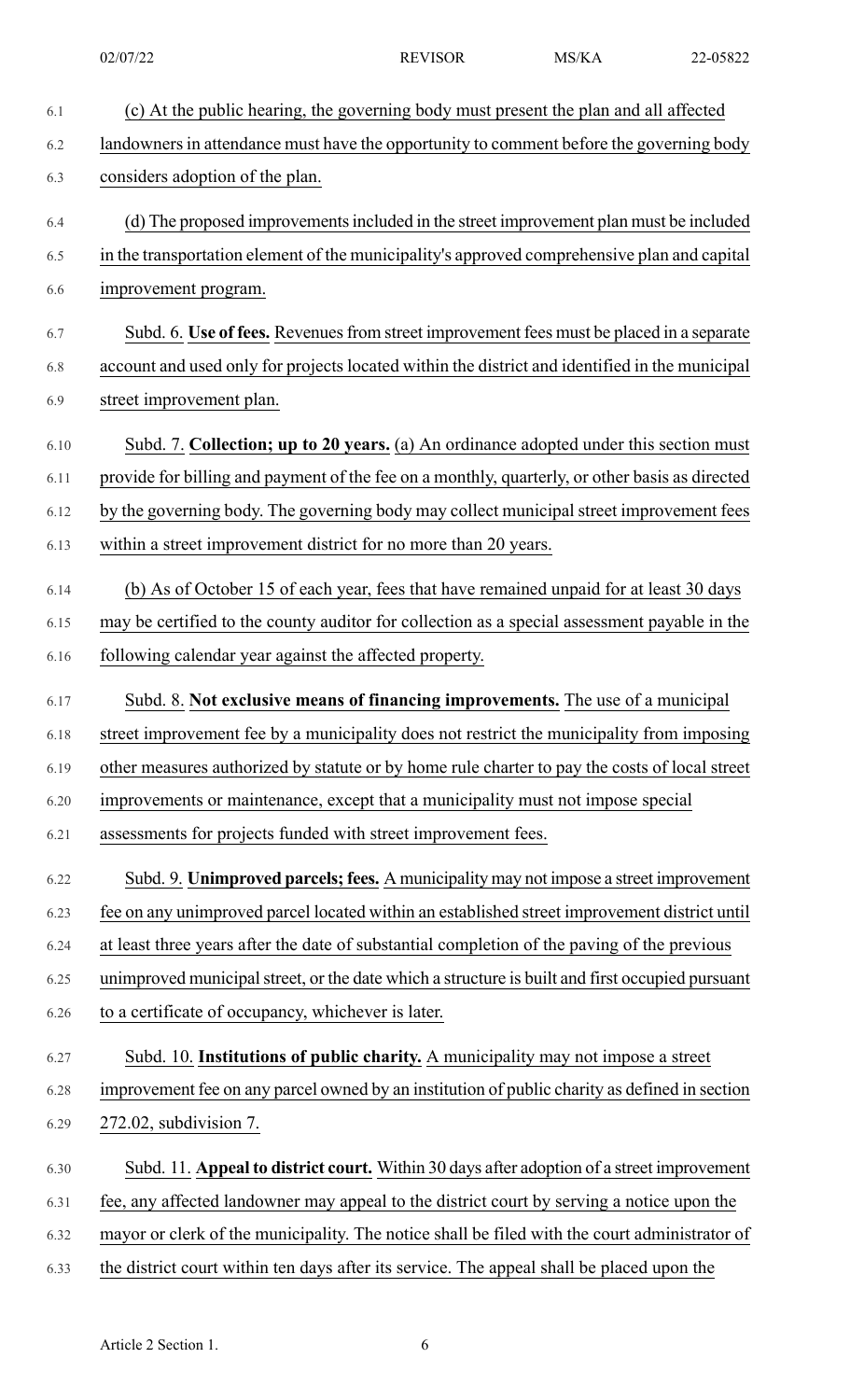| 7.1  | calendar of the next general term of the court commencing more than five days after the         |
|------|-------------------------------------------------------------------------------------------------|
| 7.2  | date of serving the notice and shall be tried as other appeals in such cases. The court shall   |
| 7.3  | either affirm the street improvement fee or set it aside and order a reapportionment using      |
| 7.4  | the requirements prescribed under subdivisions 3 and 4. All objections to the street            |
| 7.5  | improvement fee shall be deemed waived unless presented on appeal. This section provides        |
| 7.6  | the exclusive method of appeal from a street improvement fee issued under this section.         |
| 7.7  | <b>EFFECTIVE DATE.</b> This section is effective July 1, 2022.                                  |
| 7.8  | <b>ARTICLE 3</b>                                                                                |
| 7.9  | PLANNING AND ZONING                                                                             |
| 7.10 | Section 1. Minnesota Statutes 2020, section 394.24, subdivision 1, is amended to read:          |
| 7.11 | Subdivision 1. Adopted by ordinance. Official controls which shall further the purpose          |
| 7.12 | and objectives of the comprehensive plan and parts thereof shall be adopted by ordinance.       |
| 7.13 | The comprehensive plan must provide guidelines for the timing and sequence of the adoption      |
| 7.14 | of official controls to ensure planned, orderly, and staged development and redevelopment       |
| 7.15 | consistent with the comprehensive plan. Official controls do not conflict with a                |
| 7.16 | comprehensive plan if they permit all of the uses that are permitted or required in the         |
| 7.17 | comprehensive plan at the densities permitted or required by the comprehensive plan, and        |
| 7.18 | they prohibit all of the uses that are expressly prohibited by the comprehensive plan. Official |
| 7.19 | controls for land guided for commercial or industrial use may be more specific than the         |
| 7.20 | comprehensive plan regarding the kinds of commercial or industrial uses which are allowed       |
| 7.21 | in specific locations.                                                                          |
|      |                                                                                                 |

7.22 Sec. 2. Minnesota Statutes 2020, section 462.355, subdivision 4, is amended to read:

7.23 Subd. 4. **Interim ordinance.** (a) If a municipality is conducting studies or has authorized 7.24 a study to be conducted or has held or hasscheduled a hearing for the purpose of considering 7.25 adoption or amendment of a comprehensive plan or official controls as defined in section 7.26 462.352, subdivision 15, or if new territory for which plans or controls have not been adopted 7.27 is annexed to a municipality, the governing body of the municipality may adopt an interim 7.28 ordinance applicable to all or part of itsjurisdiction for the purpose of protecting the planning 7.29 process and the health, safety and welfare of its citizens. The interim ordinance may regulate, 7.30 restrict, or prohibit any use, development, or subdivision within the jurisdiction or a portion 7.31 thereof for a period not to exceed one year from the date it is effective.

7.32 (b) If a proposed interim ordinance purports to regulate, restrict, or prohibit activities 7.33 relating to livestock production, a public hearing must be held following a ten-day notice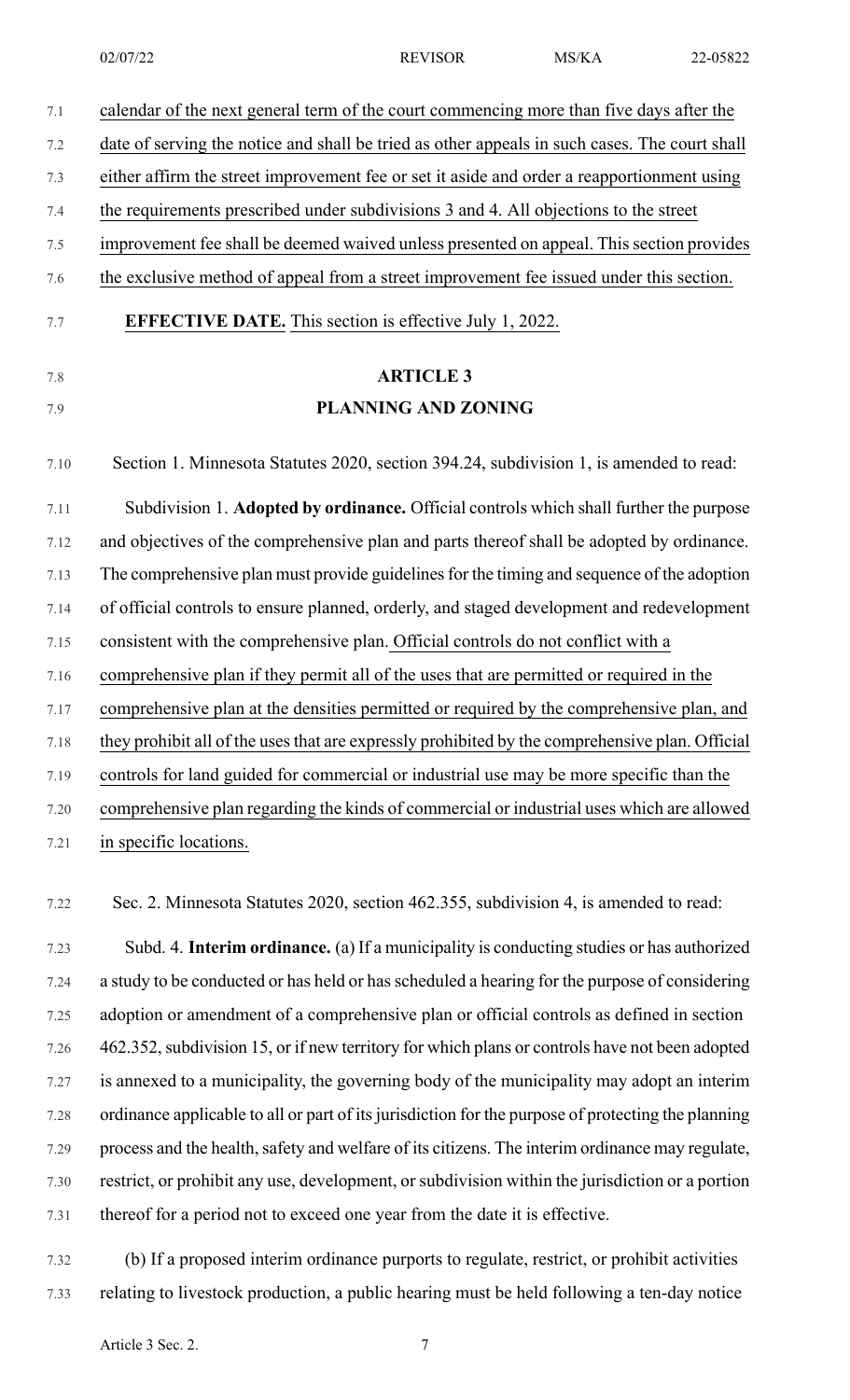8.1 given by publication in a newspaper of general circulation in the municipality before the 8.2 interim ordinance takes effect.

- 8.3  $(c)(1)$  A statutory or home rule charter city may adopt an interim ordinance that regulates, 8.4 restricts, or prohibits a housing proposal only if the ordinance is approved by majority vote 8.5 of all members of the city council. A housing proposal that is consistent with the 8.6 comprehensive plan on the date of submission and is submitted or pending before the
- 8.7 adoption of an interim ordinance under this subdivision is exempt from the regulations,
- 8.8 restrictions, or prohibitions in the interim ordinance.

8.9 (2) Before adopting the interim ordinance, the city council must hold a public hearing 8.10 after providing written notice to any person who has submitted a housing proposal, has a 8.11 pending housing proposal, or has provided a written request to be notified of interim 8.12 ordinances related to housing proposals. The written notice must be provided at least three 8.13 business days before the public hearing. Notice also must be posted on the city's official 8.14 website, if the city has an official website.

- 8.15 (3) The date of the public hearing shall be the earlier of the next regularly scheduled 8.16 city council meeting after the notice period or within ten days of the notice.
- 8.17 (4) The activities proposed to be restricted by the proposed interim ordinance may not 8.18 be undertaken before the public hearing.
- 8.19 (5) For the purposes of this paragraph, "housing proposal" means a written request for 8.20 city approval of a project intended primarily to provide residential dwellings, either single 8.21 family or multi-family, and involves the subdivision or development of land or the 8.22 demolition, construction, reconstruction, alteration, repair, or occupancy of residential 8.23 dwellings.

8.24 (d) The period of an interim ordinance applicable to an area that is affected by a city's 8.25 master plan for a municipal airport may be extended for such additional periods as the 8.26 municipality may deem appropriate, not exceeding a total additional period of 18 months. 8.27 In all other cases, no interim ordinance may halt, delay, or impede a subdivision that has 8.28 been given preliminary approval, nor may any interim ordinance extend the time deadline 8.29 for agency action set forth in section 15.99 with respect to any application filed prior to the 8.30 effective date of the interim ordinance. The governing body of the municipality may extend 8.31 the interim ordinance after a public hearing and written findings have been adopted based 8.32 upon one or more of the conditions in clause  $(1)$ ,  $(2)$ , or  $(3)$ . The public hearing must be 8.33 held at least 15 days but not more than 30 days before the expiration of the interim ordinance, 8.34 and notice of the hearing must be published at least ten days before the hearing. The interim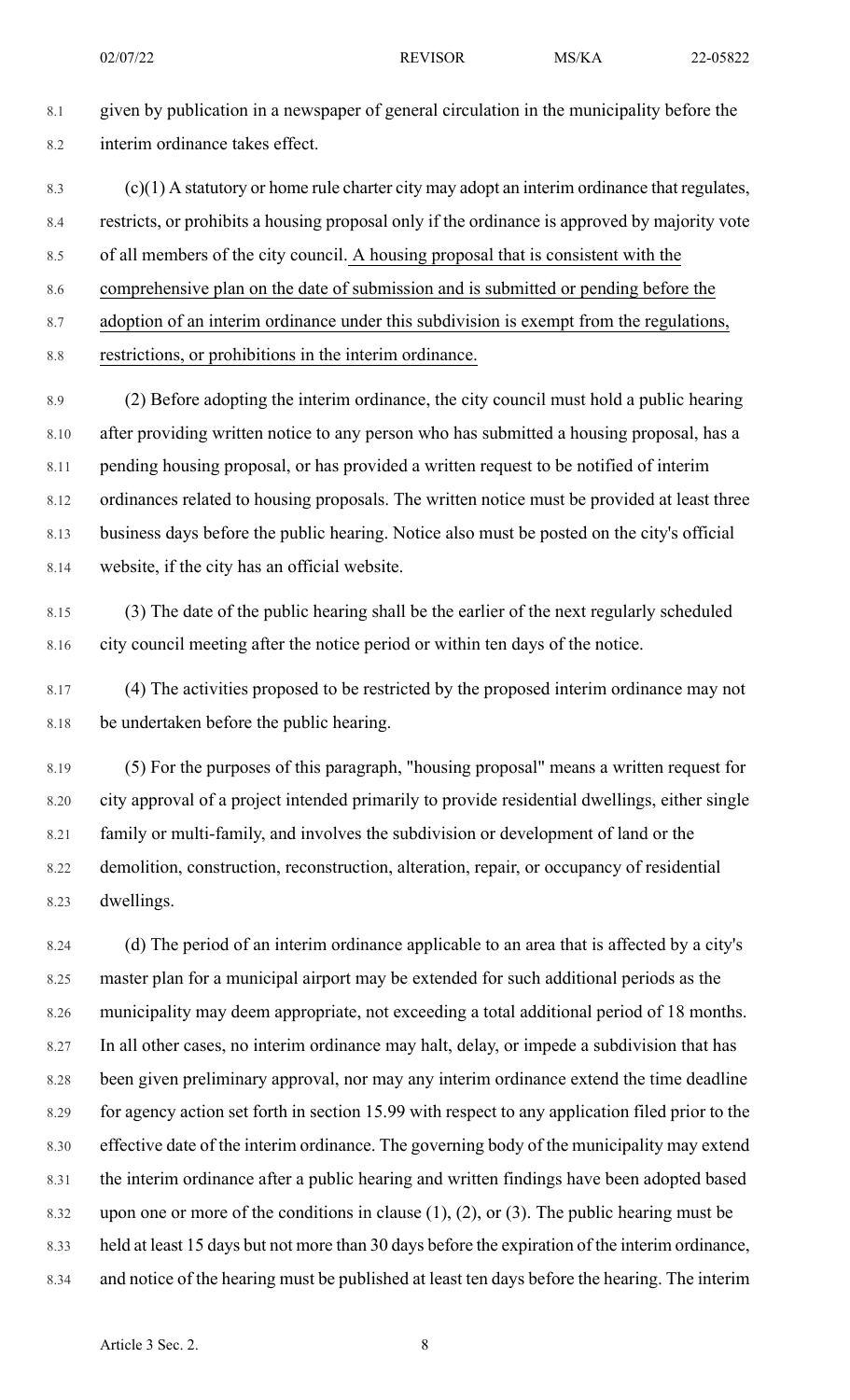9.1 ordinance may be extended for the following conditions and durations, but, except as

9.2 provided in clause (3), an interim ordinance may not be extended more than an additional 9.3 18 months:

9.4 (1) up to an additional 120 days following the receipt of the final approval or review by 9.5 a federal, state, or metropolitan agency when the approval is required by law and the review 9.6 or approval has not been completed and received by the municipality at least 30 days before 9.7 the expiration of the interim ordinance;

- 9.8 (2) up to an additional 120 days following the completion of any other process required 9.9 by a state statute, federal law, or court order, when the process is not completed at least 30 9.10 days before the expiration of the interim ordinance; or
- 9.11 (3) up to an additional one year if the municipality has not adopted a comprehensive 9.12 plan under this section at the time the interim ordinance is enacted.
- 9.13 Sec. 3. Minnesota Statutes 2020, section 462.357, subdivision 2, is amended to read:

9.14 Subd. 2. **General requirements.** (a) At any time after the adoption of a land use plan 9.15 for the municipality, the planning agency, for the purpose of carrying out the policies and 9.16 goals of the land use plan, may prepare a proposed zoning ordinance and submit it to the 9.17 governing body with its recommendations for adoption.

9.18 (b) Subject to the requirements of subdivisions 3, 4, and 5, the governing body may 9.19 adopt and amend a zoning ordinance by a majority vote of all its members. The adoption 9.20 or amendment of any portion of a zoning ordinance which changes all or part of the existing 9.21 classification of a zoning district from residential to either commercial or industrial requires 9.22 a two-thirds majority vote of all members of the governing body.

9.23 (c) The land use plan must provide guidelines for the timing and sequence of the adoption 9.24 of official controls to ensure planned, orderly, and staged development and redevelopment 9.25 consistent with the land use plan. Official controls do not conflict with a land use plan if 9.26 they permit all of the uses that are permitted or required in the land use plan at the densities 9.27 permitted or required by the land use plan, and they prohibit all of the uses that are expressly 9.28 prohibited by the land use plan. Official controls for land guided for commercial or industrial 9.29 use may be more specific than the comprehensive plan regarding the kinds of commercial 9.30 or industrial uses which are allowed in specific locations.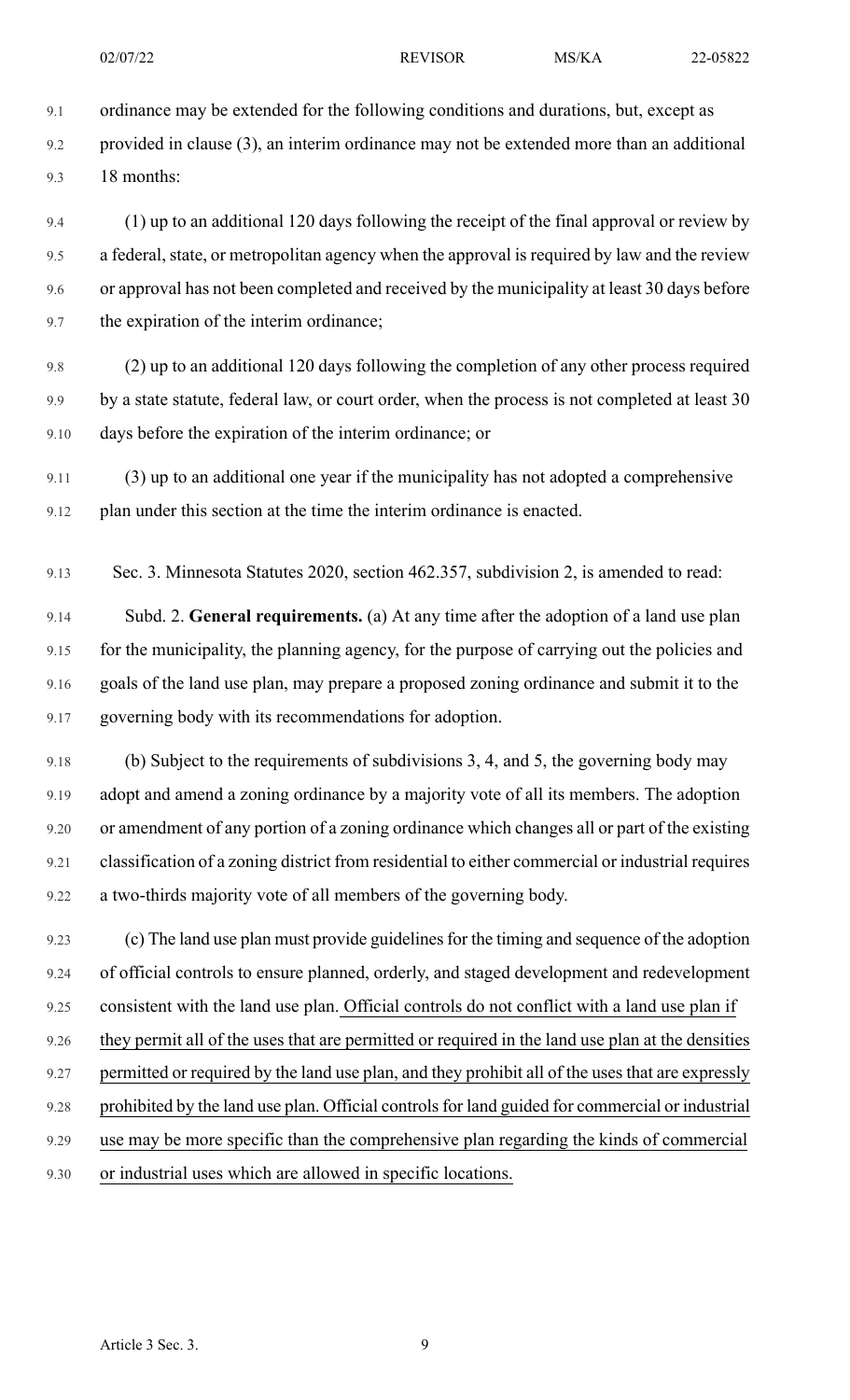10.1 Sec. 4. Minnesota Statutes 2020, section 462.358, subdivision 2a, is amended to read:

10.2 Subd. 2a. **Terms of regulations.** The standards and requirementsin the regulations may 10.3 address without limitation: the size, location, grading, and improvement of lots, structures, 10.4 public areas, streets, roads, trails, walkways, curbs and gutters, water supply, storm drainage, 10.5 lighting, sewers, electricity, gas, and other utilities; the planning and design of sites; access 10.6 to solar energy; and the protection and conservation of floodplains, shore lands, soils, water, 10.7 vegetation, energy, air quality, and geologic and ecologic features. The regulations shall 10.8 require that subdivisions be consistent with the municipality's official map if one exists and 10.9 its zoning ordinance, and may require consistency with other official controls and the 10.10 comprehensive plan. The regulations may prohibit certain classes or kinds of subdivisions 10.11 in areas where prohibition is consistent with the comprehensive plan and the purposes of 10.12 thissection, particularly the preservation of agricultural lands. The regulations may prohibit, 10.13 restrict or control development for the purpose of protecting and assuring access to direct 10.14 sunlight for solar energy systems. The regulations may prohibit the issuance of permits or 10.15 approvals for any tracts, lots, or parcels for which required subdivision approval has not 10.16 been obtained.

10.17 Regulations do not conflict with a comprehensive plan if they permit all of the uses that 10.18 are permitted or required in the comprehensive plan at the densities permitted or required 10.19 by the comprehensive plan, and they prohibit all of the uses that are expressly prohibited 10.20 by the comprehensive plan. Regulations for land guided for commercial or industrial use 10.21 may be more specific than the comprehensive plan regarding the kinds of commercial or 10.22 industrial uses which are allowed in specific locations.

10.23 The regulations may permit the municipality to condition its approval on the construction 10.24 and installation of sewers, streets, electric, gas, drainage, and water facilities, and similar 10.25 utilities and improvements or, in lieu thereof, on the receipt by the municipality of a cash 10.26 deposit, certified check, irrevocable letter of credit, bond, or other financial security in an 10.27 amount and with surety and conditions sufficient to assure the municipality that the utilities 10.28 and improvements will be constructed or installed according to the specifications of the 10.29 municipality. Sections 471.345 and 574.26 do not apply to improvements made by a 10.30 subdivider or a subdivider's contractor.

10.31 A municipality may require that an applicant establish an escrow account or other 10.32 financial security for the purpose of reimbursing the municipality for direct costs relating 10.33 to professional services provided during the review, approval and inspection of the project. 10.34 A municipality may only charge the applicant a rate equal to the value of the service to the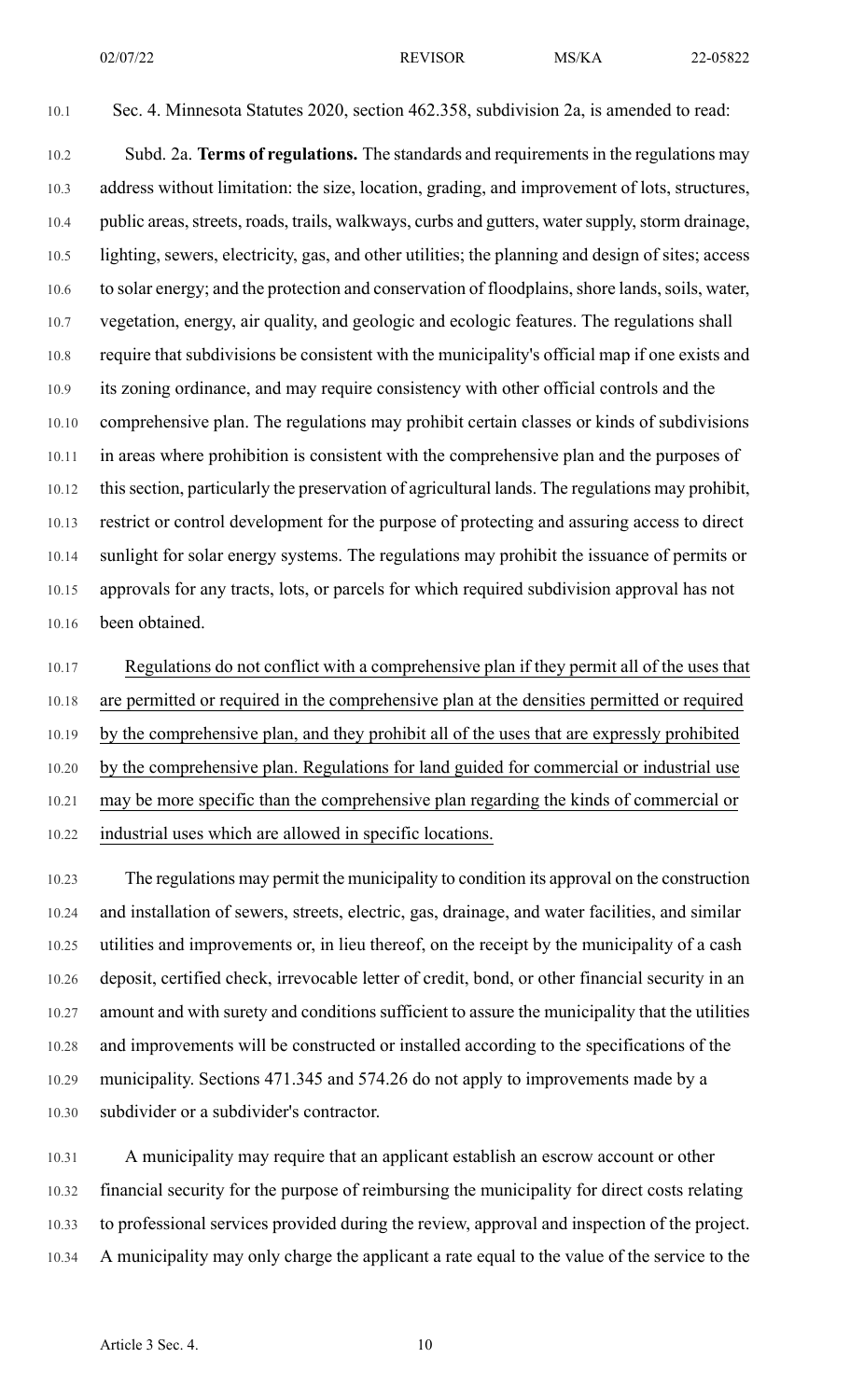11.1 municipality. Services provided by municipal staff or contract professionals must be billed 11.2 at an established rate.

11.3 When the applicant vouches, by certified letter to the municipality, that the conditions 11.4 required by the municipality for approval under this subdivision have been satisfied, the 11.5 municipality has 30 days to release and return to the applicant any and all financial securities 11.6 tied to the requirements. If the municipality fails to release and return the letters of credit 11.7 within the 30-day period, any interest accrued will be paid to the applicant. If the municipality 11.8 determines that the conditions required for approval under this subdivision have not been 11.9 satisfied, the municipality must send written notice within seven business days upon receipt 11.10 of the certified letter indicating to the applicant which specific conditions have not been 11.11 met. The municipality shall require a maintenance or performance bond from any 11.12 subcontractor that has not yet completed all remaining requirements of the municipality.

11.13 The regulations may permit the municipality to condition its approval on compliance 11.14 with other requirements reasonably related to the provisions of the regulations and to execute 11.15 development contracts embodying the terms and conditions of approval. The municipality 11.16 may enforce such agreements and conditions by appropriate legal and equitable remedies.

11.17 Sec. 5. Minnesota Statutes 2020, section 473.254, subdivision 2, is amended to read:

11.18 Subd. 2. **Affordable, life-cycle goals.** (a) The council shall negotiate with each 11.19 municipality to establish affordable and life-cycle housing goals for that municipality that 11.20 are consistent with and promote the policies of the Metropolitan Council as provided in the 11.21 adopted Metropolitan Development Guide. The council shall adopt, by resolution after a 11.22 public hearing, the negotiated affordable and life-cycle housing goals for each municipality 11.23 by January 15, 1996, and by January 15 in each succeeding year for each municipality newly 11.24 electing to participate in the program or for each municipality with which new housing 11.25 goals have been negotiated. By June 30, 1996, and by June 30 in each succeeding year for 11.26 each municipality newly electing to participate in the program or for each municipality with 11.27 which new housing goals have been negotiated, each municipality shall identify to the 11.28 council the actions it plans to take to meet the established housing goals.

11.29 (b) Only parcels that are consistent with and promote the policies of the Metropolitan 11.30 Development Guide and are zoned for multifamily housing at the guided level of density 11.31 may qualify toward a municipality's affordable and life-cycle housing goals under this

11.32 subdivision.

## 11.33 **APPLICATION.** This section applies in the counties of Anoka, Carver, Dakota, 11.34 Hennepin, Ramsey, Scott, and Washington.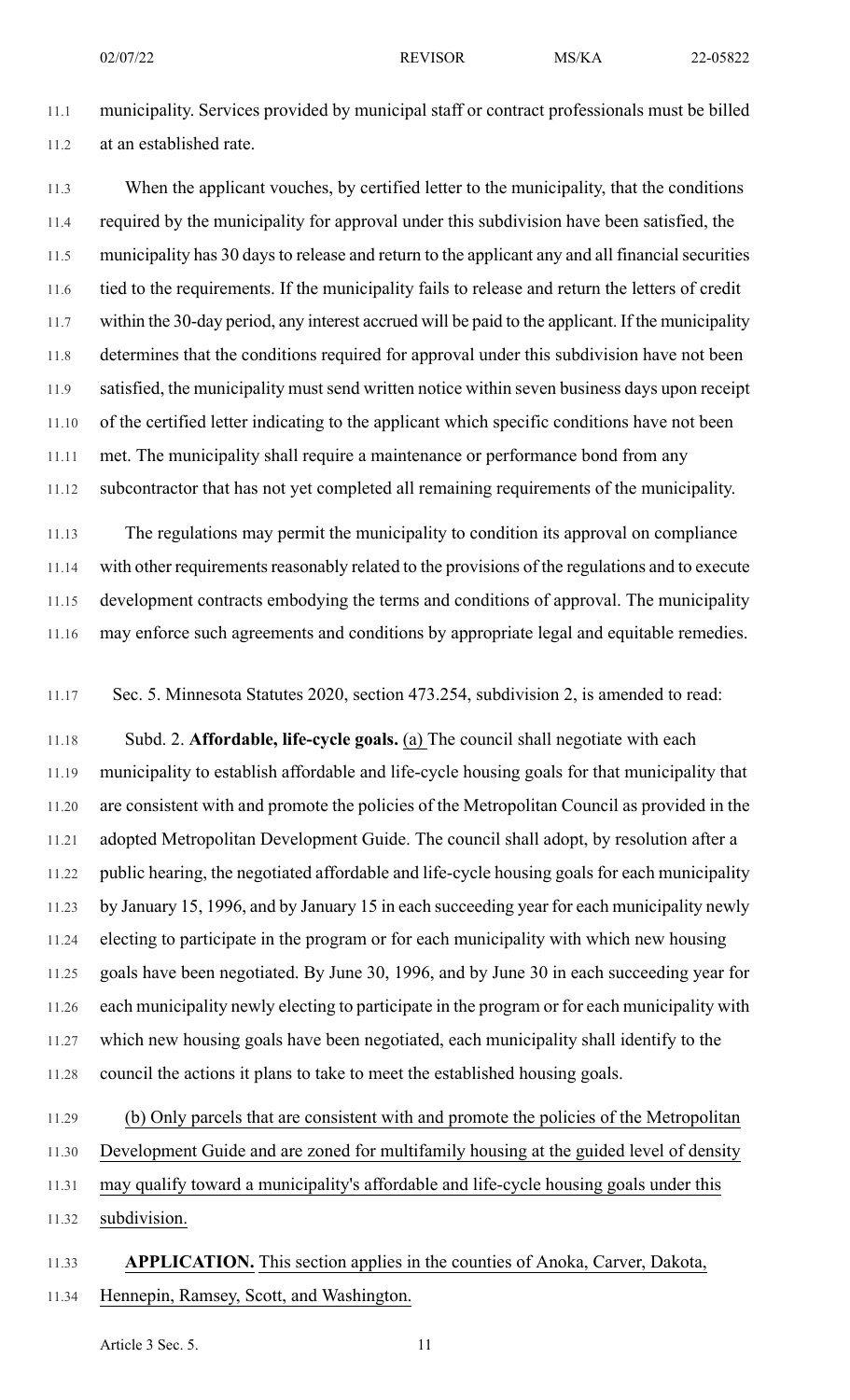12.1 Sec. 6. Minnesota Statutes 2020, section 473.858, subdivision 1, is amended to read: 12.2 Subdivision 1. **No conflicting zoning, fiscal device, official control.** Within nine months 12.3 following the receipt of a metropolitan system statement for an amendment to a metropolitan 12.4 system plan and within three years following the receipt of a metropolitan system statement 12.5 issued in conjunction with the decennial review required under section 473.864, subdivision 12.6 2, every local governmental unit shall have reviewed and, if necessary, amended its 12.7 comprehensive plan in accordance with sections 462.355, 473.175, and 473.851 to 473.871 12.8 and the applicable planning statute and shall have submitted the plan to the Metropolitan 12.9 Council for review pursuant to section 473.175. The provisions of sections 462.355, 473.175, 12.10 and 473.851 to 473.871 shall supersede the provisions of the applicable planning statute 12.11 wherever a conflict may exist. If the comprehensive municipal plan is in conflict with the 12.12 zoning ordinance, the zoning ordinance shall be brought into conformance with the plan by 12.13 local government units in conjunction with the review and, if necessary, amendment of its 12.14 comprehensive plan required under section 473.864, subdivision 2. A local government 12.15 unit shall not adopt any fiscal device or official control which is in conflict with its 12.16 comprehensive plan, including any amendments to the plan, or which permits activity in 12.17 conflict with metropolitan system plans, as defined by section 473.852, subdivision 8. The 12.18 comprehensive plan shall provide guidelines for the timing and sequence of the adoption 12.19 of official controls to ensure planned, orderly, and staged development and redevelopment 12.20 consistent with the comprehensive plan. For purposes of this section, a fiscal device or 12.21 official control shall not be considered to be in conflict with a local government unit's 12.22 comprehensive plan or to permit an activity in conflict with metropolitan system plans if 12.23 such fiscal device or official control is adopted to ensure the planned, orderly, and staged 12.24 development of urbanization or redevelopment areas designated in the comprehensive plan 12.25 pursuant to section 473.859, subdivision 5. Fiscal devices and official controls do not conflict 12.26 with a comprehensive plan if they permit all of the uses that are permitted or required in 12.27 the comprehensive plan at the densities permitted or required by the comprehensive plan, 12.28 and they prohibit all of the uses that are expressly prohibited by the comprehensive plan. 12.29 Fiscal devices and official controls for land guided for commercial or industrial use may 12.30 be more specific than the comprehensive plan regarding the kinds of commercial or industrial 12.31 uses which are allowed in specific locations.

12.32 **APPLICATION.** This section applies in the counties of Anoka, Carver, Dakota, 12.33 Hennepin, Ramsey, Scott, and Washington.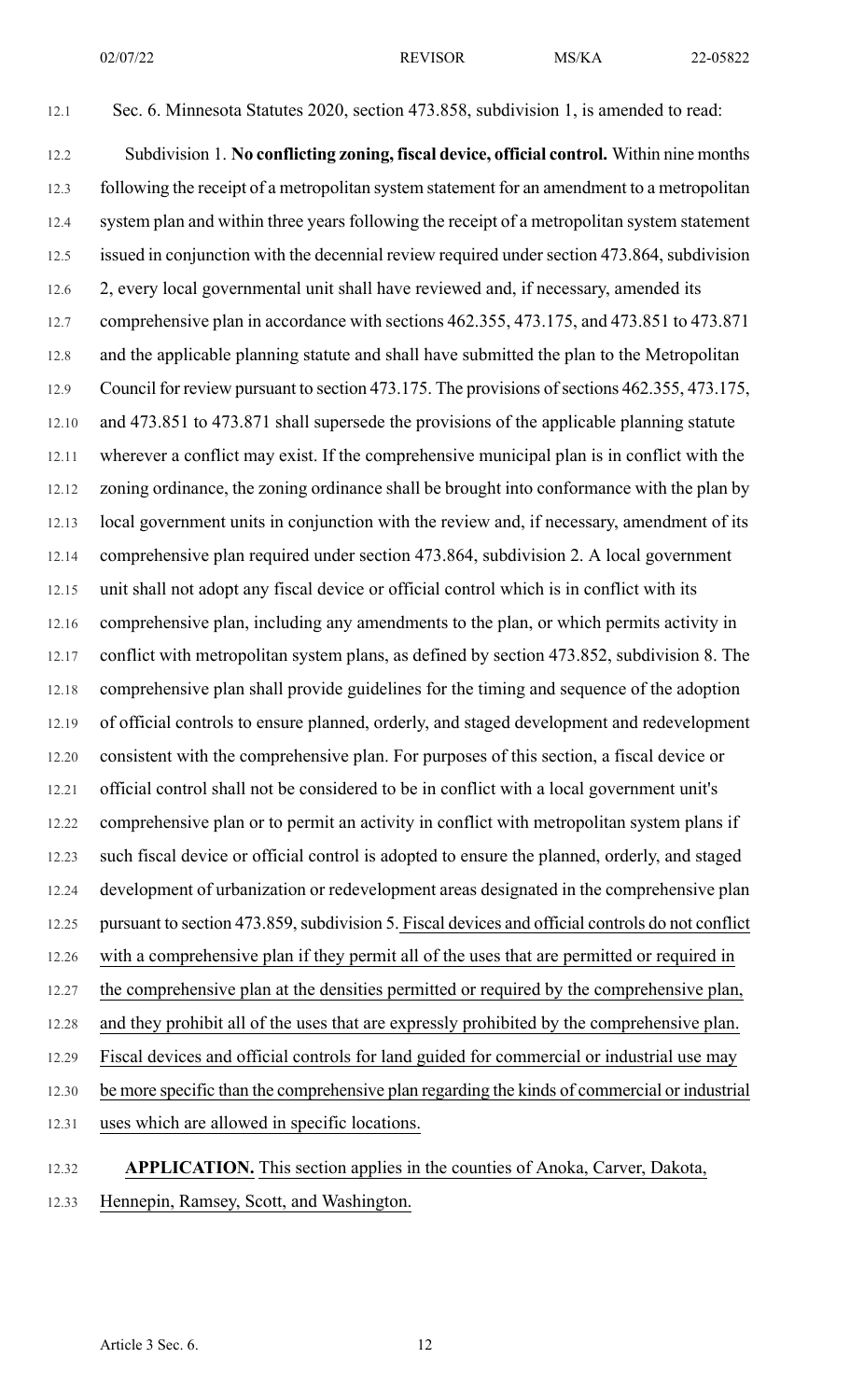| 13.1           | Sec. 7. Minnesota Statutes 2020, section 473.865, subdivision 2, is amended to read:              |
|----------------|---------------------------------------------------------------------------------------------------|
| 13.2           | Subd. 2. No conflict with plans. A local governmental unit shall not adopt any official           |
| 13.3           | control or fiscal device which is in conflict with its comprehensive plan or which permits        |
| 13.4           | activity in conflict with metropolitan system plans. Fiscal devices and official controls do      |
| 13.5           | not conflict with a comprehensive plan if they permit all of the uses that are permitted or       |
| 13.6           | required in the comprehensive plan at the densities permitted or required by the                  |
| 13.7           | comprehensive plan, and they prohibit all of the uses that are expressly prohibited by the        |
| 13.8           | comprehensive plan. Fiscal devices and official controls for land guided for commercial or        |
| 13.9           | industrial use may be more specific than the comprehensive plan regarding the kinds of            |
| 13.10          | commercial or industrial uses which are allowed in specific locations.                            |
| 13.11          | <b>APPLICATION.</b> This section applies in the counties of Anoka, Carver, Dakota,                |
| 13.12          | Hennepin, Ramsey, Scott, and Washington.                                                          |
|                |                                                                                                   |
| 13.13          | Sec. 8. Minnesota Statutes 2020, section 473.865, subdivision 3, is amended to read:              |
| 13.14          | Subd. 3. Amendments. If an official control conflicts with a comprehensive plan as the            |
| 13.15          | result of an amendment to the plan, the official control shall be amended by the unit within      |
| 13.16          | nine months following the amendment to the plan so as to not conflict with the amended            |
| 13.17          | comprehensive plan. If a development application is submitted that is not in conflict with        |
| 13.18          | the comprehensive plan, it must be processed in accordance with section 15.99.                    |
| 13.19          | APPLICATION. This section applies in the counties of Anoka, Carver, Dakota,                       |
| 13.20          | Hennepin, Ramsey, Scott, and Washington.                                                          |
|                | <b>ARTICLE 4</b>                                                                                  |
| 13.21<br>13.22 | LIMITING REGULATIONS ON RESIDENTIAL DEVELOPMENT                                                   |
|                |                                                                                                   |
| 13.23          | Section 1. Minnesota Statutes 2020, section 462.357, subdivision 1, is amended to read:           |
| 13.24          | Subdivision 1. Authority for zoning. For the purpose of promoting the public health,              |
| 13.25          | safety, morals, and general welfare, a municipality may by ordinance regulate on the earth's      |
| 13.26          | surface, in the air space above the surface, and in subsurface areas, the location, height,       |
| 13.27          | width, bulk, type of foundation, number of stories, size of buildings and other structures,       |
| 13.28          | the percentage of lot which may be occupied, the size of yards and other open spaces, the         |
| 13.29          | density and distribution of population, the uses of buildings and structures for trade, industry, |
| 13.30          | residence, recreation, public activities, or other purposes, and the uses of land for trade,      |
| 13.31          | industry, residence, recreation, agriculture, forestry, soil conservation, water supply           |
| 13.32          | conservation, conservation of shorelands, as defined in sections 103F.201 to 103F.221,            |
|                |                                                                                                   |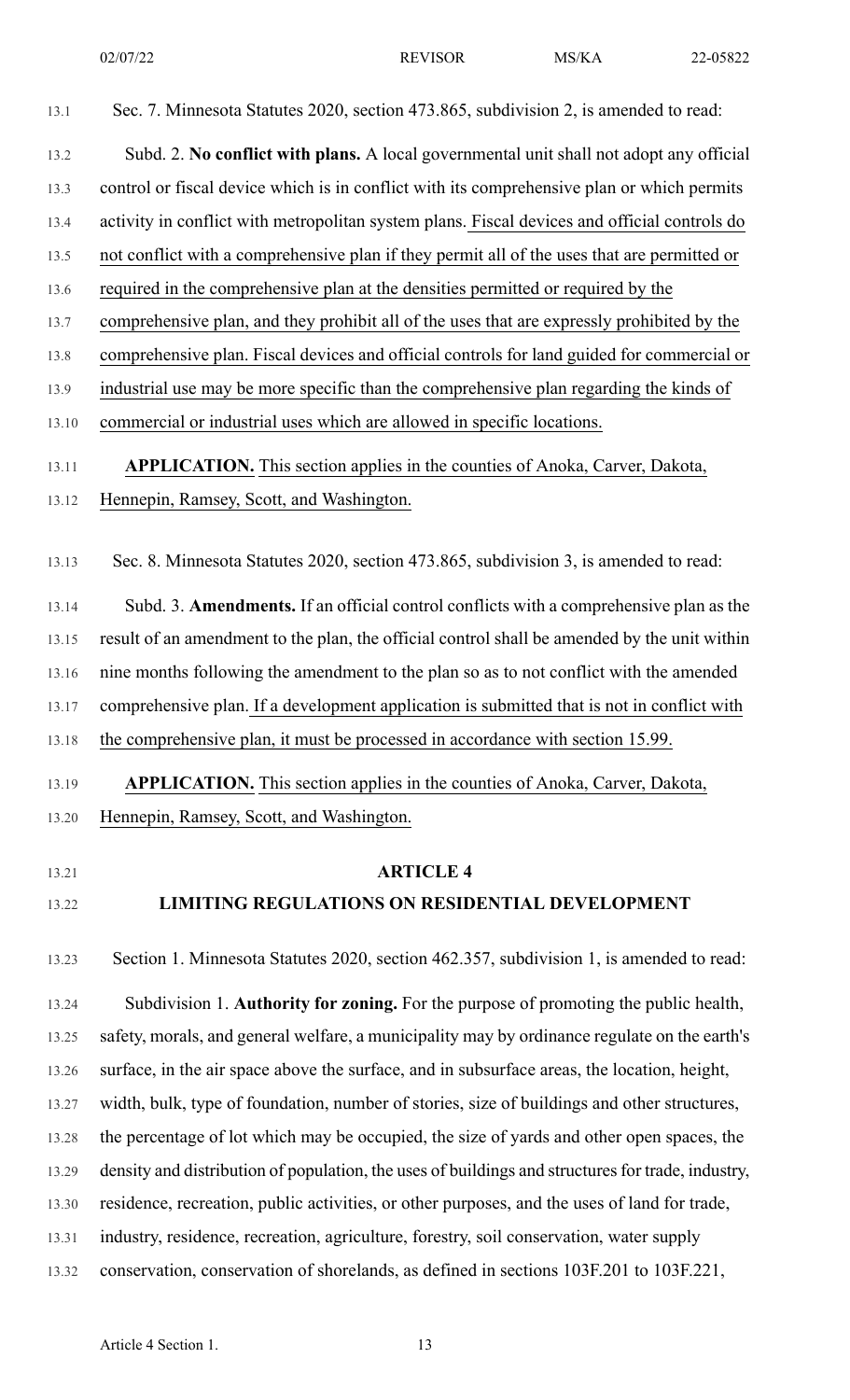14.1 access to direct sunlight for solar energy systems as defined in section 216C.06, flood control 14.2 or other purposes, and may establish standards and procedures regulating such uses. To 14.3 accomplish these purposes, official controls may include provision for purchase of 14.4 development rights by the governing body in the form of conservation easements under 14.5 chapter 84C in areas where the governing body considers preservation desirable and the 14.6 transfer of development rights from those areas to areas the governing body considers more 14.7 appropriate for development. No regulation may prohibit earth sheltered construction as 14.8 defined in section 216C.06, subdivision 14, relocated residential buildings, or manufactured 14.9 homes built in conformance with sections 327.31 to 327.35, or industrialized or modular 14.10 buildings for residential use built in conformance with Minnesota Rules, chapter 1361, that 14.11 comply with all other zoning ordinances promulgated pursuant to this section. The regulations 14.12 may divide the surface, above surface, and subsurface areas of the municipality into districts 14.13 or zones of suitable numbers, shape, and area. The regulations shall be uniform for each 14.14 class or kind of buildings, structures, or land and for each class or kind of use throughout 14.15 such district, but the regulations in one district may differ from those in other districts. The 14.16 ordinance embodying these regulations shall be known as the zoning ordinance and shall 14.17 consist of text and maps. A city may by ordinance extend the application of its zoning 14.18 regulations to unincorporated territory located within two miles of its limits in any direction, 14.19 but not in a county or town which has adopted zoning regulations; provided that where two 14.20 or more noncontiguous municipalities have boundaries less than four miles apart, each is 14.21 authorized to control the zoning of land on its side of a line equidistant between the two 14.22 noncontiguous municipalities unless a town or county in the affected area has adopted 14.23 zoning regulations. Any city may thereafter enforce such regulations in the area to the same 14.24 extent as if such property were situated within its corporate limits, until the county or town 14.25 board adopts a comprehensive zoning regulation which includes the area.

14.26 Sec. 2. Minnesota Statutes 2020, section 462.357, is amended by adding a subdivision to 14.27 read:

14.28 Subd. 7a. **Two-family property; permitted use.** A two-family property is a permitted 14.29 use in all areas zoned for single-family residential use and in any residential subdivision 14.30 development provided the two-family property complies with all municipal standards. For 14.31 the purposes of this subdivision, a two-family property includes but is not limited to a duplex 14.32 or a single-family property with an accessory dwelling unit. Any standards, performance 14.33 conditions, or requirements imposed by the municipality for properties permitted under this 14.34 subdivision must reasonably relate to protecting the public health, safety, and general welfare.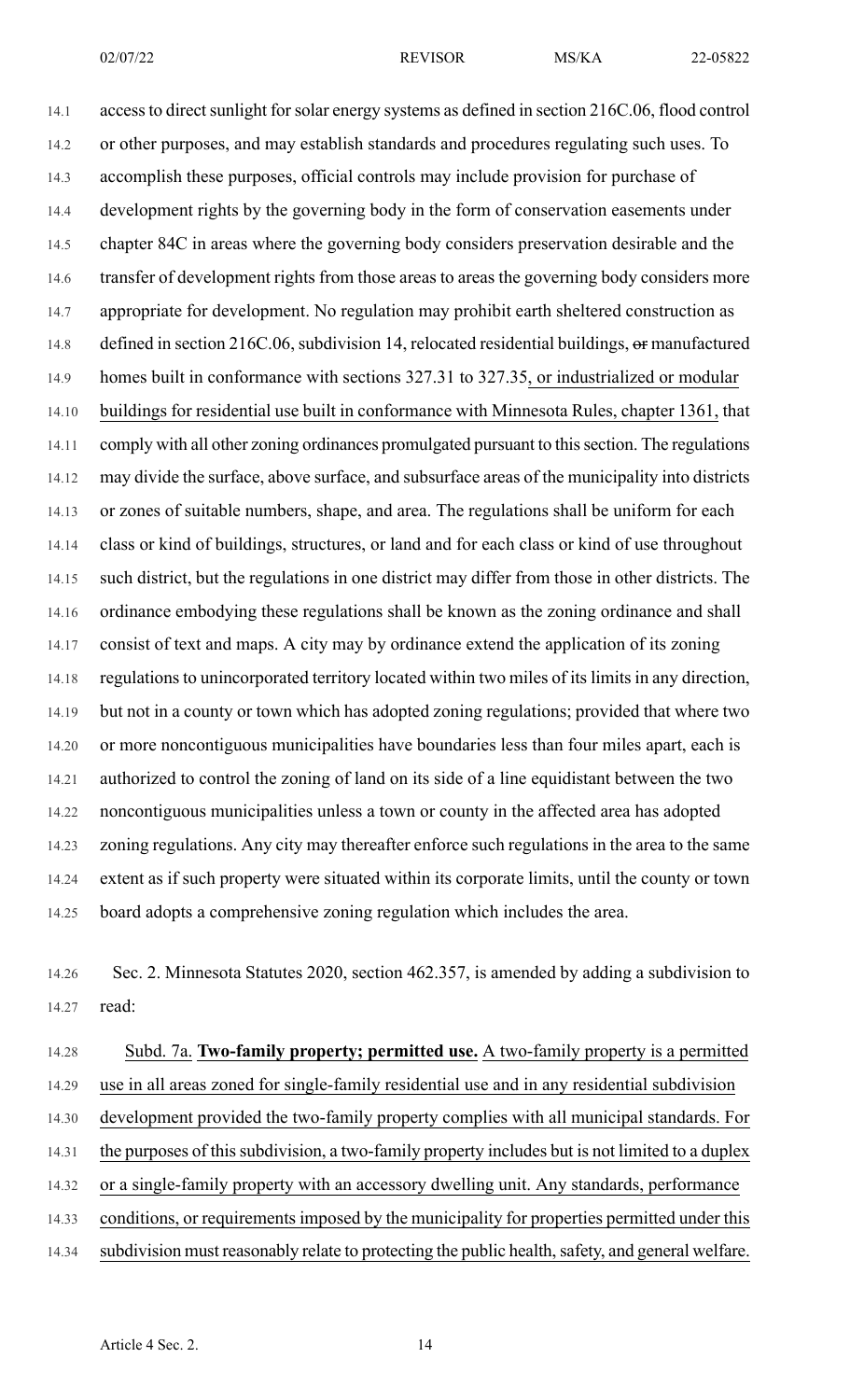| Sec. 3. [462.3575] LIMITING REGULATIONS ON RESIDENTIAL                                         |
|------------------------------------------------------------------------------------------------|
| DEVELOPMENT.                                                                                   |
| Subdivision 1. Application. This section applies to official controls adopted under            |
| sections 462.357, 462.358, and 462.3595 governing residential development.                     |
| Subd. 2. Planned unit development. (a) A municipality shall not require a planned unit         |
| development agreement in lieu of a proposed residential development if the proposed            |
| residential development complies with existing city zoning ordinances or subdivision           |
| regulations, or qualifies as a conditional use.                                                |
| (b) A planned unit development agreement must be made available to the public by               |
| posting the agreement on the website of the municipality at least seven days prior to the      |
| governing body's review of the agreement. If the municipality does not have a website, a       |
| copy of the planned unit development agreement must be available for review at the city        |
| hall building of the municipality. If the agreement is approved by the governing body, the     |
| agreement cannot be modified unless all parties to the agreement concur.                       |
| Subd. 3. Limitation on aesthetic mandates. A municipality shall not condition approval         |
| of a residential building permit, subdivision development, or planned unit development on      |
| the use of specific materials for aesthetic reasons.                                           |
| Subd. 4. Limitation on square footage; accessory structures. (a) A municipality shall          |
| not require a minimum square footage for a residential building or accessory structure to a    |
| residential building.                                                                          |
| (b) A municipality shall not require more than one garage stall for a single-family            |
| dwelling.                                                                                      |
| <b>ARTICLE 5</b>                                                                               |
| <b>MUNICIPAL DEDICATION FEES</b>                                                               |
| Section 1. Minnesota Statutes 2020, section 462.358, subdivision 2b, is amended to read:       |
| Subd. 2b. Dedication. (a) The regulations may require that a reasonable portion of the         |
| buildable land, as defined by municipal ordinance, of any proposed subdivision be dedicated    |
| to the public or preserved for public use as streets, roads, sidewalks, sewers, electric, gas, |
| and water facilities, storm water drainage and holding areas or ponds and similar utilities    |
| and improvements, parks, recreational facilities as defined in section 471.191, playgrounds,   |
| trails, wetlands, or open space. The requirement must be imposed by ordinance or under         |
| the procedures established in section 462.353, subdivision 4a.                                 |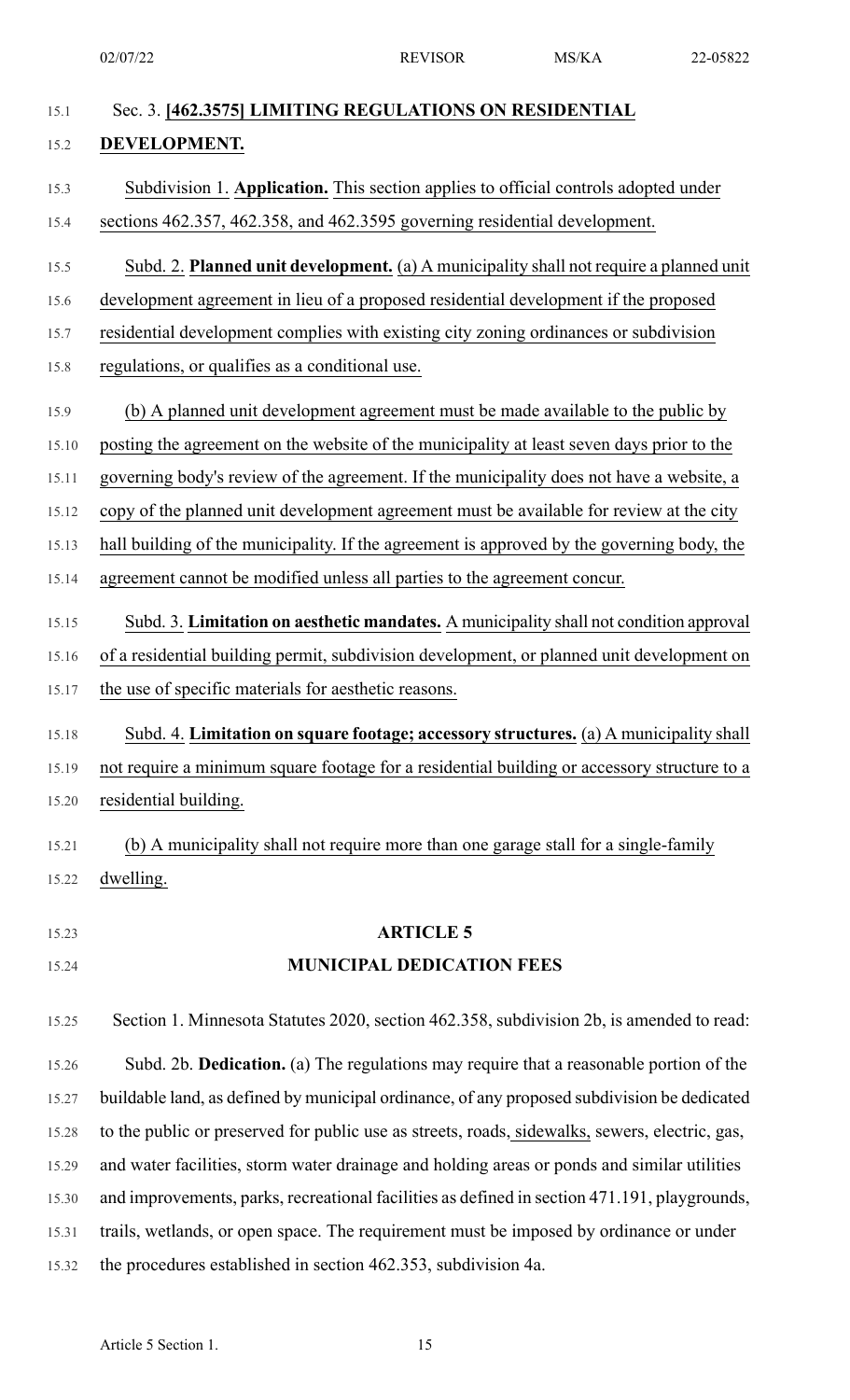16.1 (b) If a municipality adopts the ordinance or proceeds under section 462.353, subdivision 16.2 4a, as required by paragraph (a), the municipality must adopt a capital improvement budget 16.3 and have a parks and open space plan or have a parks, trails, and open space component in 16.4 its comprehensive plan subject to the terms and conditions in this paragraph and paragraphs 16.5 (c) to (i).

16.6 (c) The municipality may choose to accept a cash fee as set by ordinance from the 16.7 applicant for some or all of the new lots created in the subdivision, based on the average 16.8 fair market value of the unplatted land for which park fees have not already been paid that 16.9 is, no later than at the time of final approval or under the city's adopted comprehensive plan, 16.10 to be served by municipal sanitary sewer and water service or community septic and private 16.11 well as authorized by state law. For purposes of redevelopment on developed land, the 16.12 municipality may choose to accept a cash fee based on fair market value of the land no later 16.13 than the time of final approval. "Fair market value" means the value of the land as determined 16.14 by the municipality annually based on tax valuation or other relevant data. If the 16.15 municipality's calculation of valuation is objected to by the applicant, then the value shall 16.16 be as negotiated between the municipality and the applicant, or based on the market value 16.17 as determined by the municipality based on an independent appraisal of land in a same or 16.18 similar land use category.

16.19 (d) In establishing the portion to be dedicated or preserved or the cash fee, the regulations 16.20 shall give due consideration to the open space, recreational, or common areas and facilities 16.21 open to the public that the applicant proposes to reserve for the subdivision.

16.22 (e) The municipality must reasonably determine that it will need to acquire that portion 16.23 of land for the purposes stated in this subdivision as a result of approval of the subdivision.

16.24 (f) Cash payments received must be placed by the municipality in a special fund to be 16.25 used only for the purposes for which the money was obtained. The municipality must 16.26 maintain records detailing the purposes for which the money was obtained and the manner 16.27 in which it was spent to further those purposes. The records must be readily available to the 16.28 applicant upon request.

16.29 (g) Cash payments received must be used only for the acquisition and development or 16.30 improvement of parks, recreational facilities, playgrounds, trails, wetlands, or open space 16.31 based on the approved park systems plan. Cash payments must not be used for ongoing 16.32 operation or maintenance of parks, recreational facilities, playgrounds, trails, wetlands, or 16.33 open space. The municipality must maintain records demonstrating the manner in which 16.34 each cash payment was used.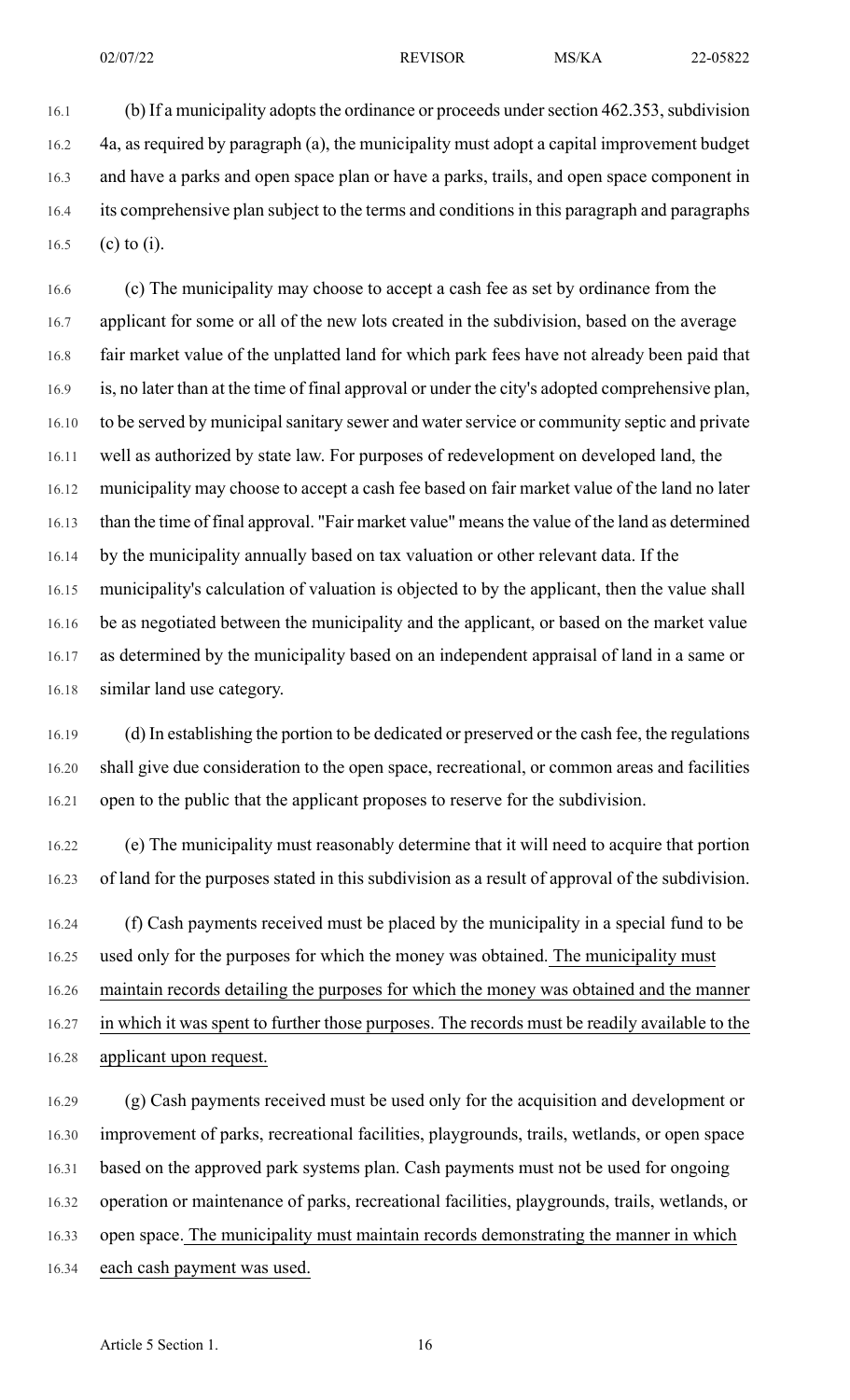17.1 (h) The municipality must not deny the approval of a subdivision based solely on an 17.2 inadequate supply of parks, open spaces, trails, or recreational facilities within the 17.3 municipality.

17.4 (i) Previously subdivided property from which a park dedication has been received, 17.5 being resubdivided with the same number of lots, is exempt from park dedication 17.6 requirements. If, as a result of resubdividing the property, the number of lots is increased, 17.7 then the park dedication or per-lot cash fee must apply only to the net increase of lots.

17.8 (j) The municipality may accept a combination of buildable land and cash fees to satisfy 17.9 the municipality's dedication requirements set by ordinance pursuant to this subdivision or 17.10 the procedures established in section 462.353, subdivision 4a. The municipality may require 17.11 buildable land, cash fees, or a combination of both, to be dedicated for the purposes described 17.12 in paragraph (a), the total value of which must not exceed ten percent of the fair market 17.13 value of the proposed subdivision. Land in the proposed subdivision that is not buildable 17.14 may be additionally dedicated and the value of such land is not factored into the ten percent 17.15 limit on the total value of the dedication. Land in the proposed subdivision that is dedicated 17.16 because of its current or potential use for regional trails applies to the ten percent limit on 17.17 the total value of the dedication unless the land is already dedicated for street, road, or 17.18 right-of-way purposes.

17.19 (k) The municipality must not require a dedication of land for streets, roads, or 17.20 right-of-way to a width that exceeds the minimum engineering standards for urban roadways, 17.21 as adopted in administrative rules by the commissioner of transportation for the municipal 17.22 state-aid street system, as provided under sections 162.09, subdivision 1, and 162.155.

17.23 (l) A dedication of land for a street that is not a collector or arterial street must not exceed 17.24 the amount of land required to construct such a street with a curb-to-curb width of 32 feet 17.25 and associated utilities and sidewalks, if sidewalks are included in the plan for the proposed 17.26 subdivision. The municipality must apply guidance established by national traffic engineering 17.27 organizations when designing such streets.

17.28 **ARTICLE 6**

## 17.29 **METROPOLITAN AREA DENSITY OF DEVELOPMENT**

17.30 Section 1. Minnesota Statutes 2020, section 473.859, subdivision 2, is amended to read: 17.31 Subd. 2. **Land use plan.** (a) A land use plan shall include the water management plan 17.32 required by section 103B.235, and shall designate the existing and proposed location,

17.33 intensity and extent of use of land and water, including lakes, wetlands, rivers, streams,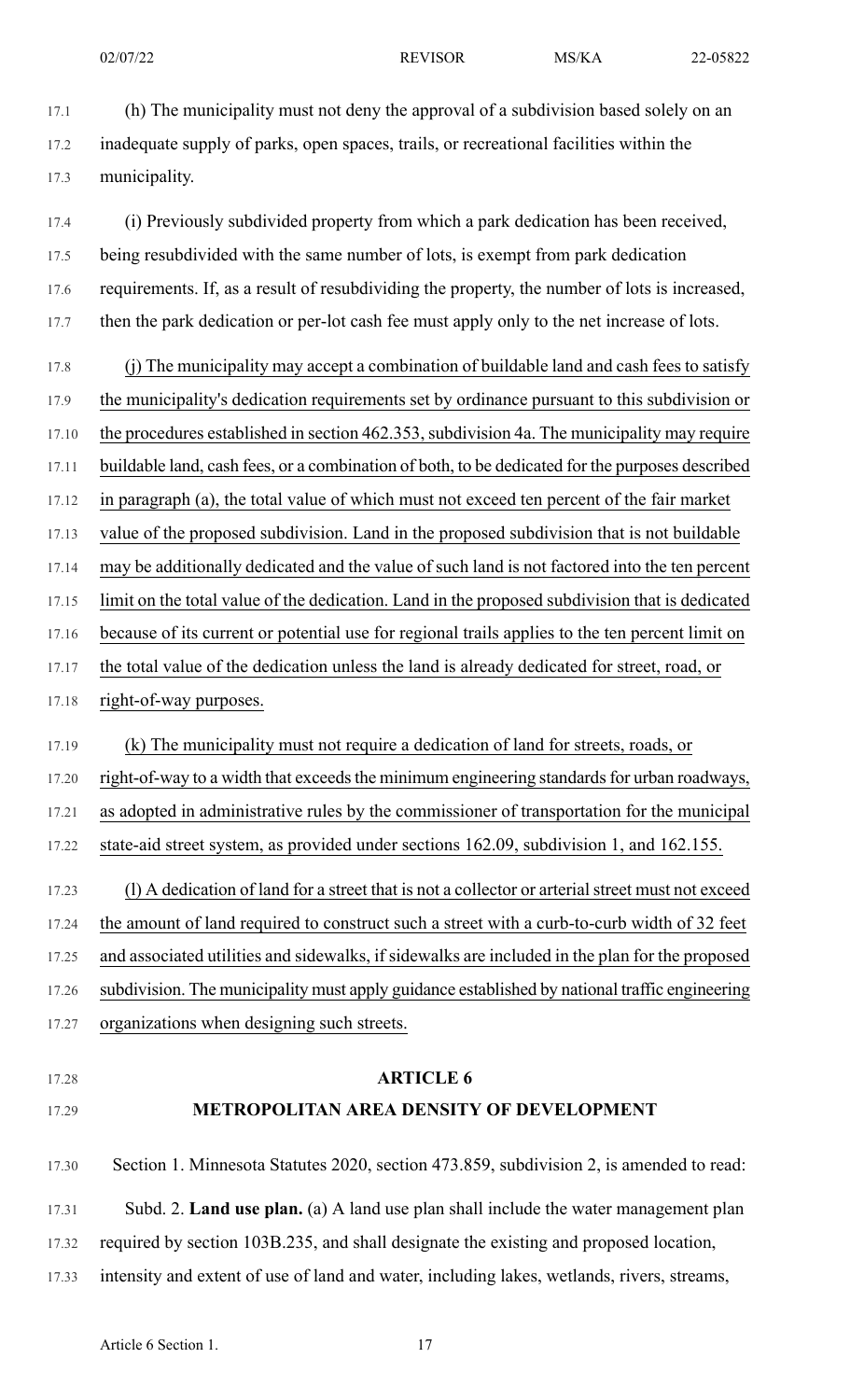18.1 natural drainage courses, and adjoining land areas that affect water natural resources, for 18.2 agricultural, residential, commercial, industrial and other public and private purposes, or 18.3 any combination of such purposes.

18.4 (b) A land use plan shall contain a protection element, as appropriate, for historic sites, 18.5 the matters listed in the water management plan required by section 103B.235, and an 18.6 element for protection and development of access to direct sunlight for solar energy systems.

18.7 (c) A land use plan shall also include a housing element containing standards, plans and 18.8 programs for providing adequate housing opportunities to meet existing and projected local 18.9 and regional housing needs, including but not limited to the use of official controls and land 18.10 use planning to promote the availability of land for the development of low and moderate 18.11 income housing.

18.12 (d) A land use plan shall also include the local government's goals, intentions, and 18.13 priorities concerning aggregate and other natural resources, transportation infrastructure, 18.14 land use compatibility, habitat, agricultural preservation, and other planning priorities, 18.15 considering information regarding supply from the Minnesota Geological Survey Information 18.16 Circular No. 46.

18.17 (e) A land use plan and the related official controls for an area that has not previously 18.18 been subdivided for residential development pursuant to section 462.358, including areas 18.19 identified as land that may come within the urban service area for residential development 18.20 and that is not connected to the metropolitan disposal system, must provide for a density of 18.21 residential development of no less than eight units per acre or, if intended to remain rural, 18.22 of no more than one unit per ten acres.

18.23 **EFFECTIVE DATE; APPLICATION.** This section is effective the day following 18.24 final enactment and applies to a land use plan amendment proposed on or after that date. 18.25 This section applies in the counties of Anoka, Carver, Dakota, Hennepin, Ramsey, Scott, 18.26 and Washington.

- 
- 

## 18.27 **ARTICLE 7** 18.28 **METROPOLITAN COUNCIL; SEWER AVAILABILITY CHARGES**

18.29 Section 1. Minnesota Statutes 2020, section 473.517, subdivision 3, is amended to read: 18.30 Subd. 3. **Allocation of treatment, interceptor costs; reserved capacity.** (a) In preparing 18.31 each budget the council shall estimate the current costs of acquisition, betterment, and debt 18.32 service, only, of the treatment works in the metropolitan disposal system which will not be 18.33 used to total capacity during the budget year, and the percentage of such capacity which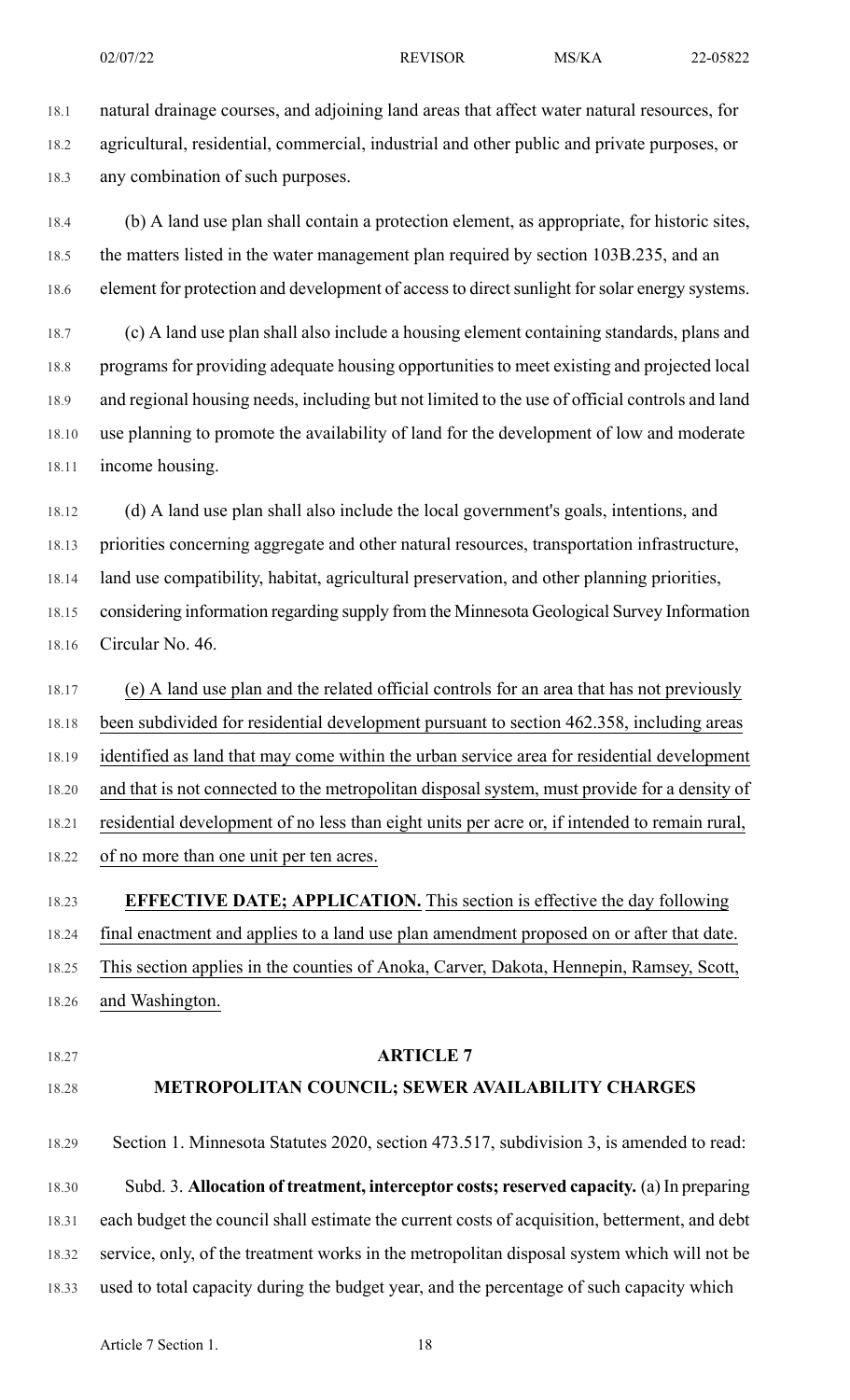19.1 will not be used, and shall deduct the same percentage of such treatment works costs from 19.2 the current costs allocated under subdivision 1. The council shall also estimate the current 19.3 costs of acquisition, betterment, and debt service, only, of the interceptors in the metropolitan 19.4 disposal system that will not be used to total capacity during the budget year, shall estimate 19.5 the percentage of the total capacity that will not be used, and shall deduct the same percentage 19.6 of interceptor costs from the current costs allocated under subdivision 1. The total amount 19.7 so deducted with respect to all treatment works and interceptors in the system shall be 19.8 allocated among and paid by the respective local government units in the metropolitan area 19.9 through a metropolitan sewer availability charge for each new connection or increase in 19.10 capacity demand to the metropolitan disposal system within each local government unit. 19.11 Amounts collected through the metropolitan sewer availability charge (SAC) must be 19.12 deposited in the council's wastewater reserve capacity fund. Each fiscal year an amount 19.13 from the wastewater reserve capacity fund shall be transferred to the wastewater operating 19.14 fund for the reserved capacity costs described in this paragraph. For the purposes of this 19.15 subdivision, the amount transferred from the wastewater reserve capacity fund to the 19.16 wastewater operating fund shall be referred to as the "SAC transfer amount."

19.17 (b) The council will record on a cumulative basis the total SAC transfer deficit. In any 19.18 year that the wastewater reserve capacity fund has a year-end balance of at least two years' 19.19 estimated SAC transfer amount, the council shall increase the subsequent annual SAC 19.20 transfer amount in excess of the amount required by paragraph (a) with the goal of eliminating 19.21 the cumulative total SAC transfer deficit. The annual amount by which the council increases 19.22 the SAC transfer amount shall be determined by the council after appropriate study and a 19.23 public hearing.

19.24 (c) The council shall adjust the SAC charge so that development in unsewered areas is 19.25 assessed at actual density, but no less than four SAC units per acre.

19.26 **APPLICATION; EFFECTIVE DATE.** This section applies in the counties of Anoka, 19.27 Carver, Dakota, Hennepin, Ramsey, Scott, and Washington, and is effective January 1, 19.28 2023.

19.29 **ARTICLE 8** 19.30 **BUILDING PERMIT DEADLINES**

19.31 Section 1. Minnesota Statutes 2020, section 15.99, subdivision 1, is amended to read:

19.32 Subdivision 1. **Definitions.** (a) For purposes of this section, the following terms shall 19.33 have the meanings given.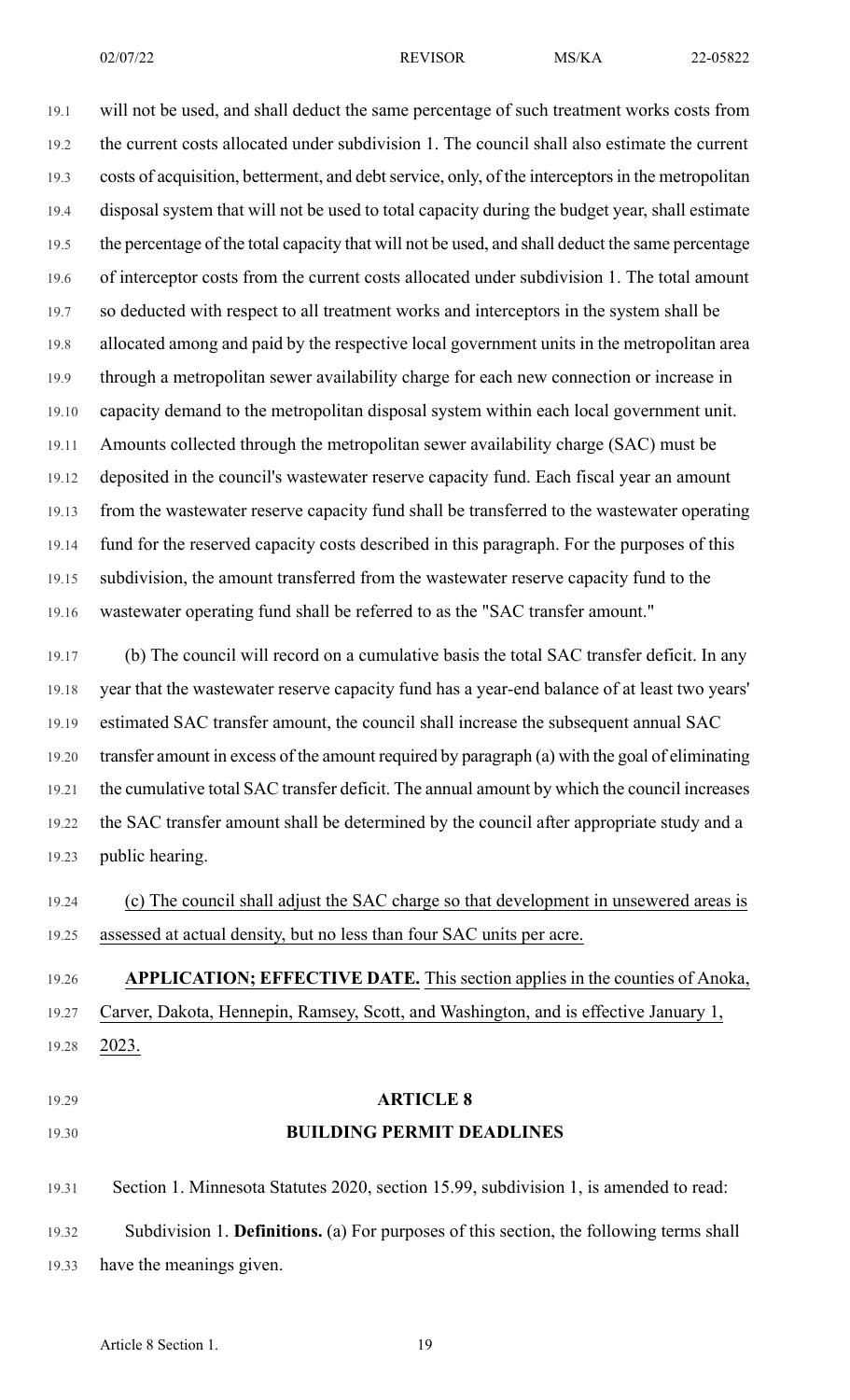20.1 (b) "Agency" means a department, agency, board, commission, or other group in the 20.2 executive branch of state government; a statutory or home rule charter city, county, town,

20.3 or school district; any metropolitan agency or regional entity; and any other political 20.4 subdivision of the state.

20.5 (c) "Request" means a written application for a building permit or a written application 20.6 related to zoning, septic systems, watershed district review, soil and water conservation 20.7 district review, or the expansion of the metropolitan urban service area, for a permit, license, 20.8 or other governmental approval of an action. A request must be submitted in writing to the 20.9 agency on an application form provided by the agency, if one exists. The agency may reject 20.10 as incomplete a request not on a form of the agency if the request does not include 20.11 information required by the agency. A request not on a form of the agency must clearly 20.12 identify on the first page the specific permit, license, or other governmental approval being 20.13 sought. No request shall be deemed made if not in compliance with this paragraph.

20.14 (d) "Applicant" means a person submitting a request under this section. An applicant 20.15 may designate a person to act on the applicant's behalf regarding a request under this section 20.16 and any action taken by or notice given to the applicant's designee related to the request 20.17 shall be deemed taken by or given to the applicant.

20.18 Sec. 2. Minnesota Statutes 2020, section 15.99, subdivision 2, is amended to read:

20.19 Subd. 2. **Deadline for response.** (a) Except as otherwise provided in thissection,section 20.20 462.358, subdivision 3b, or 473.175, or chapter 505, and notwithstanding any other law to 20.21 the contrary, an agency must approve or deny within 60 days a written request for a building 20.22 permit or a written request relating to zoning, septic systems, watershed district review, soil 20.23 and water conservation district review, or expansion of the metropolitan urban service area 20.24 for a permit, license, or other governmental approval of an action. Failure of an agency to 20.25 deny a request within 60 days is approval of the request. If an agency denies the request, it 20.26 must state in writing the reasons for the denial at the time that it denies the request.

20.27 (b) When a vote on a resolution or properly made motion to approve a request fails for 20.28 any reason, the failure shall constitute a denial of the request provided that those voting 20.29 against the motion state on the record the reasons why they oppose the request. A denial of 20.30 a request because of a failure to approve a resolution or motion does not preclude an 20.31 immediate submission of a same or similar request.

20.32 (c) Except as provided in paragraph (b), if an agency, other than a multimember governing 20.33 body, denies the request, it must state in writing the reasons for the denial at the time that 20.34 it denies the request. If a multimember governing body denies a request, it must state the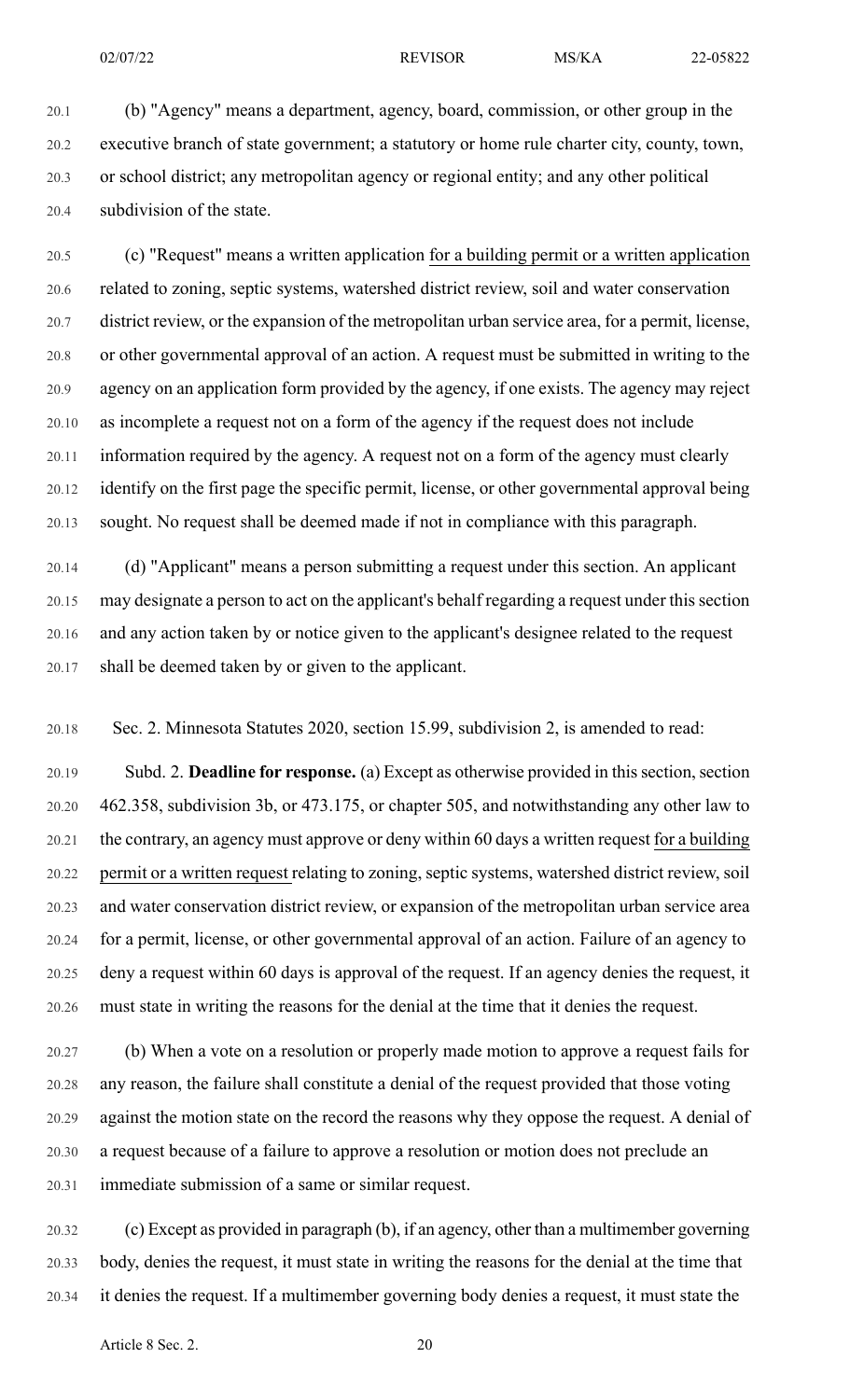| 21.1  | reasons for denial on the record and provide the applicant in writing a statement of the         |
|-------|--------------------------------------------------------------------------------------------------|
| 21.2  | reasons for the denial. If the written statement is not adopted at the same time as the denial,  |
| 21.3  | it must be adopted at the next meeting following the denial of the request but before the        |
| 21.4  | expiration of the time allowed for making a decision under this section. The written statement   |
| 21.5  | must be consistent with the reasons stated in the record at the time of the denial. The written  |
| 21.6  | statement must be provided to the applicant upon adoption.                                       |
| 21.7  | <b>ARTICLE 9</b>                                                                                 |
| 21.8  | <b>BUILDING PERMIT FEES</b>                                                                      |
| 21.9  | Section 1. Minnesota Statutes 2020, section 326B.153, is amended by adding a subdivision         |
| 21.10 | to read:                                                                                         |
| 21.11 | Subd. 5. Valuation. The commissioner shall establish a cost per square foot valuation            |
|       |                                                                                                  |
| 21.12 | of new and additions to one- and two-family, townhouse, and accessory utility buildings          |
| 21.13 | for the purpose of setting building permit fees by municipalities.                               |
| 21.14 | <b>ARTICLE 10</b>                                                                                |
| 21.15 | <b>ENERGY COST DISCLOSURE</b>                                                                    |
| 21.16 | Section 1. [513.62] ENERGY COST DISCLOSURE REQUIREMENT.                                          |
| 21.17 | (a) A seller of residential real property must disclose to a prospective purchaser the total     |
| 21.18 | cost of the usage of electricity, natural gas, and water over the previous 12-month period       |
| 21.19 | of the property, along with information about how the cost compares to the average cost of       |
| 21.20 | such utilities per residential household statewide. A utility company that provides electricity, |
| 21.21 | natural gas, or water to a residential property must provide the information described in this   |
| 21.22 | paragraph at the request of the seller or the seller's authorized representative.                |
| 21.23 | (b) A real estate listing for residential real property must include:                            |
| 21.24 | (1) the information described in paragraph (a); and                                              |
| 21.25 | (2) the most recent Home Energy Rating System Index Score of the property, if the                |

21.26 property has received such a rating.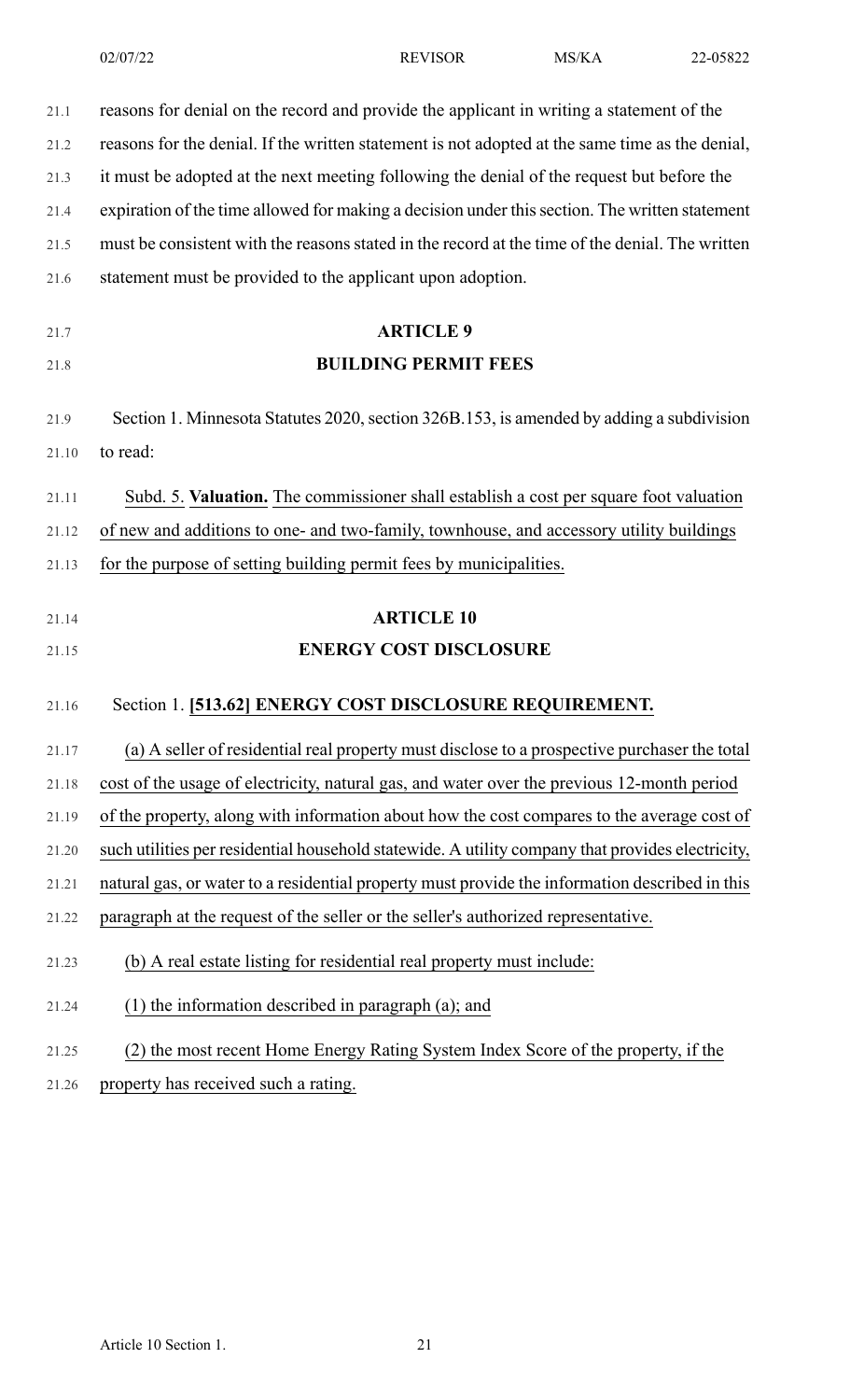| 22.1  | <b>ARTICLE 11</b>                                                                               |
|-------|-------------------------------------------------------------------------------------------------|
| 22.2  | <b>CONSTRUCTION AND DEVELOPMENT FEE REPORT</b>                                                  |
| 22.3  | Section 1. Minnesota Statutes 2020, section 326B.145, is amended to read:                       |
| 22.4  | 326B.145 ANNUAL REPORT.                                                                         |
| 22.5  | (a) Each municipality shall annually report by June 30 to the department, in a format           |
| 22.6  | prescribed by the department, all construction and development-related fees collected by        |
| 22.7  | the municipality from developers, builders, and subcontractors if the cumulative fees collected |
| 22.8  | exceeded \$5,000 \$7,000 in the reporting year, except that, for reports due June 30, 2009,     |
| 22.9  | to June 30, 2013, the reporting threshold is $$10,000$ .                                        |
| 22.10 | (b) The report must include:                                                                    |
| 22.11 | (1) the number and valuation of units for which fees were paid;                                 |
| 22.12 | (2) the amount of building permit fees, plan review fees, administrative fees, engineering      |
| 22.13 | fees, infrastructure fees, and other construction and development-related fees; and             |
| 22.14 | (3) the expenses associated with the municipal activities for which fees were collected.        |
| 22.15 | (c) A municipality that fails to report to the department in accordance with this section       |
|       | 22.16 is subject to the remedies provided by section 326B.082.                                  |
| 22.17 | <b>ARTICLE 12</b>                                                                               |
| 22.18 | OAK GROVE, NOWTHEN LAND USE EXCEPTIONS REPEALED                                                 |
| 22.19 | Section 1. METROPOLITAN COUNCIL.                                                                |
| 22.20 | The Metropolitan Council must review and amend as appropriate its metropolitan                  |
| 22.21 | development guide, policy plans, and system statements to make them consistent with the         |
| 22.22 | effect of the repeal of the special laws in section 2.                                          |
| 22.23 | <b>EFFECTIVE DATE; APPLICATION.</b> This section is effective the day following                 |
| 22.24 | final enactment and applies in the counties of Anoka, Carver, Dakota, Hennepin, Ramsey,         |
| 22.25 | Scott, and Washington.                                                                          |
|       |                                                                                                 |
| 22.26 | Sec. 2. REPEALER.                                                                               |
| 22.27 | Laws 2017, First Special Session chapter 3, article 3, section 126; and Laws 2018, chapter      |
| 22.28 | 214, article 2, section 46, are repealed.                                                       |
| 22.29 | <b>EFFECTIVE DATE.</b> This section is effective the day following final enactment.             |